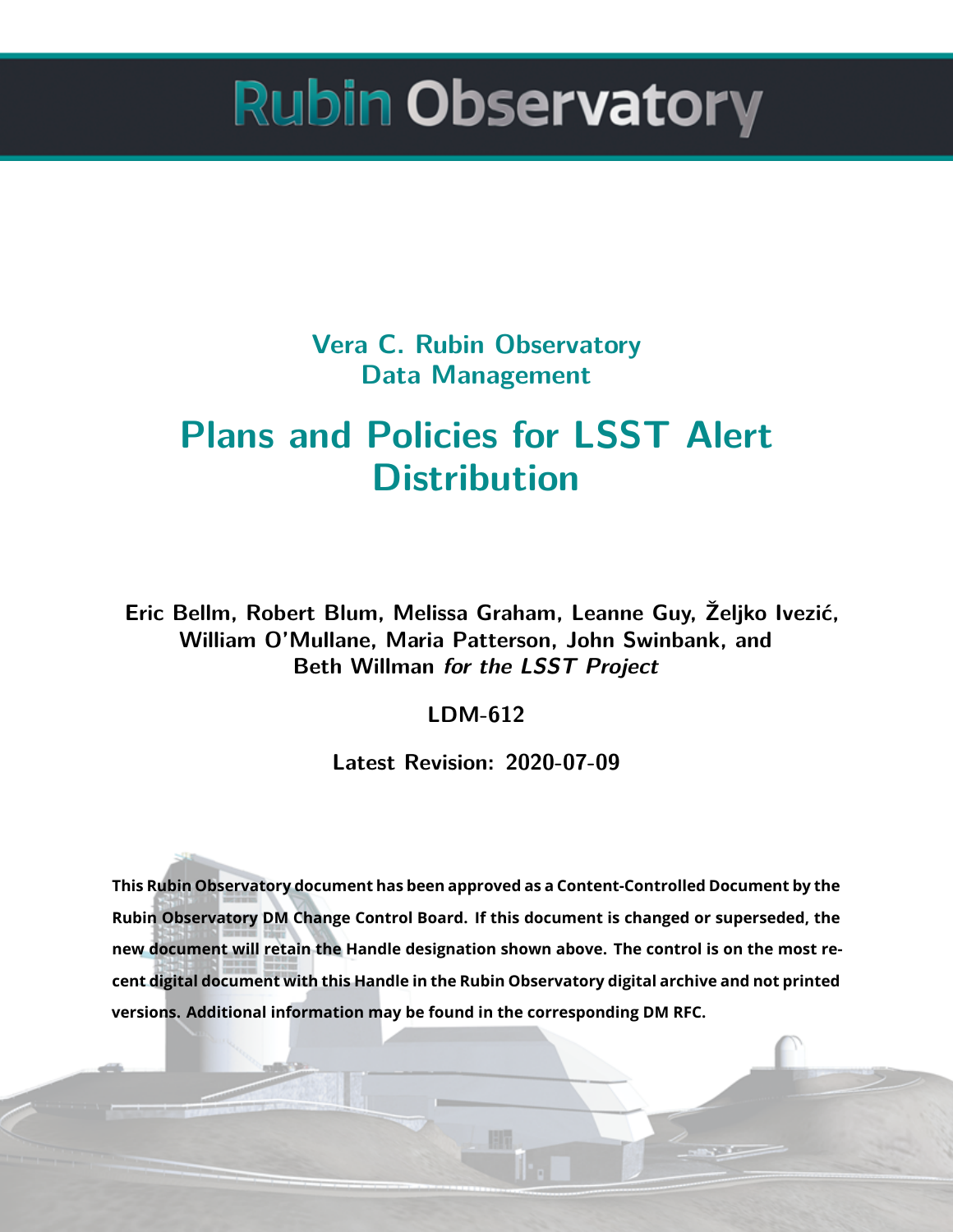### **Abstract**

A major product of the nightly processing of LSST images is a world-public stream of alerts from transient, variable, and moving sources. Science users will access these alerts through community brokers or through a simple filtering service provided by LSST. This document provides a guide to the plans and policies for the alert distribution system to aid science users, broker developers, funding agencies, and LSST Project personnel. It describes the components of the alert distribution system and the data rights required to access specific scientific products. It provides guidelines for organizations developing community brokers and describes the planned capabilities of the LSST simple alert filtering service and Science Platform to aid science users in planning for LSST science.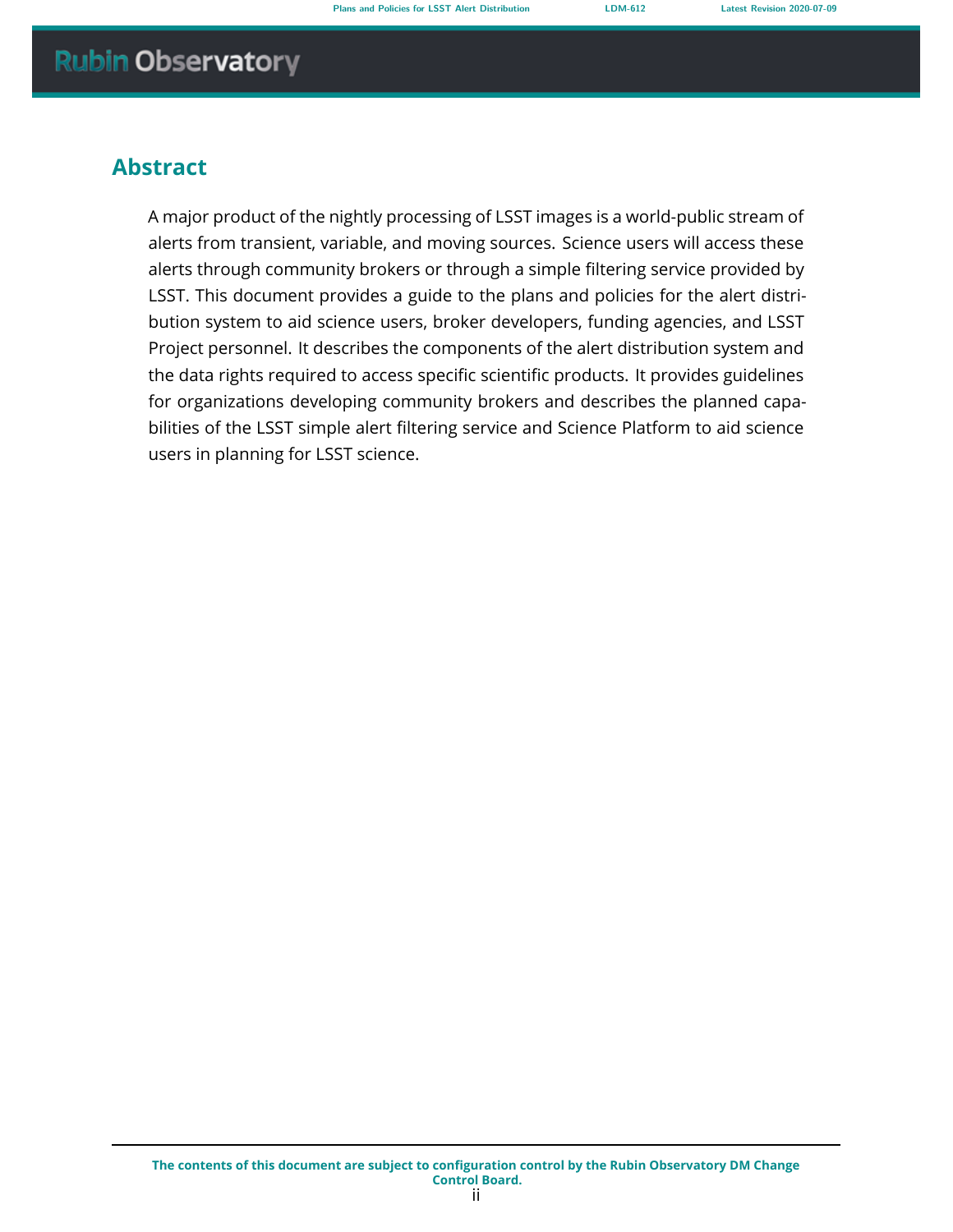### **Change Record**

| <b>Version</b> | Date       | <b>Description</b>                             | <b>Owner name</b> |
|----------------|------------|------------------------------------------------|-------------------|
|                | 2018-12-26 | Initial draft version                          | Eric Bellm        |
| 1.0            | 2019-01-08 | Approved in RFC-556.                           | Approver:         |
|                |            |                                                | W. O'Mullane      |
| 1.1            | 2019-05-13 | Added referece to DMTN-102 RFC-592.            | Eric Bellm        |
| 1.2            | 2019-12-27 | Revisions supporting broker call for proposals | Eric Bellm        |
| 1.3            | 2020-02-11 | Remove extraneous macros                       | Eric Bellm        |
| 1.4            | 2020-07-09 | Update due date; minor updates.                | Eric Bellm        |

*Document curator:* E. Bellm *Document source location:* <https://github.com/lsst/LDM-612> *Version from source repository:* 7e83e5a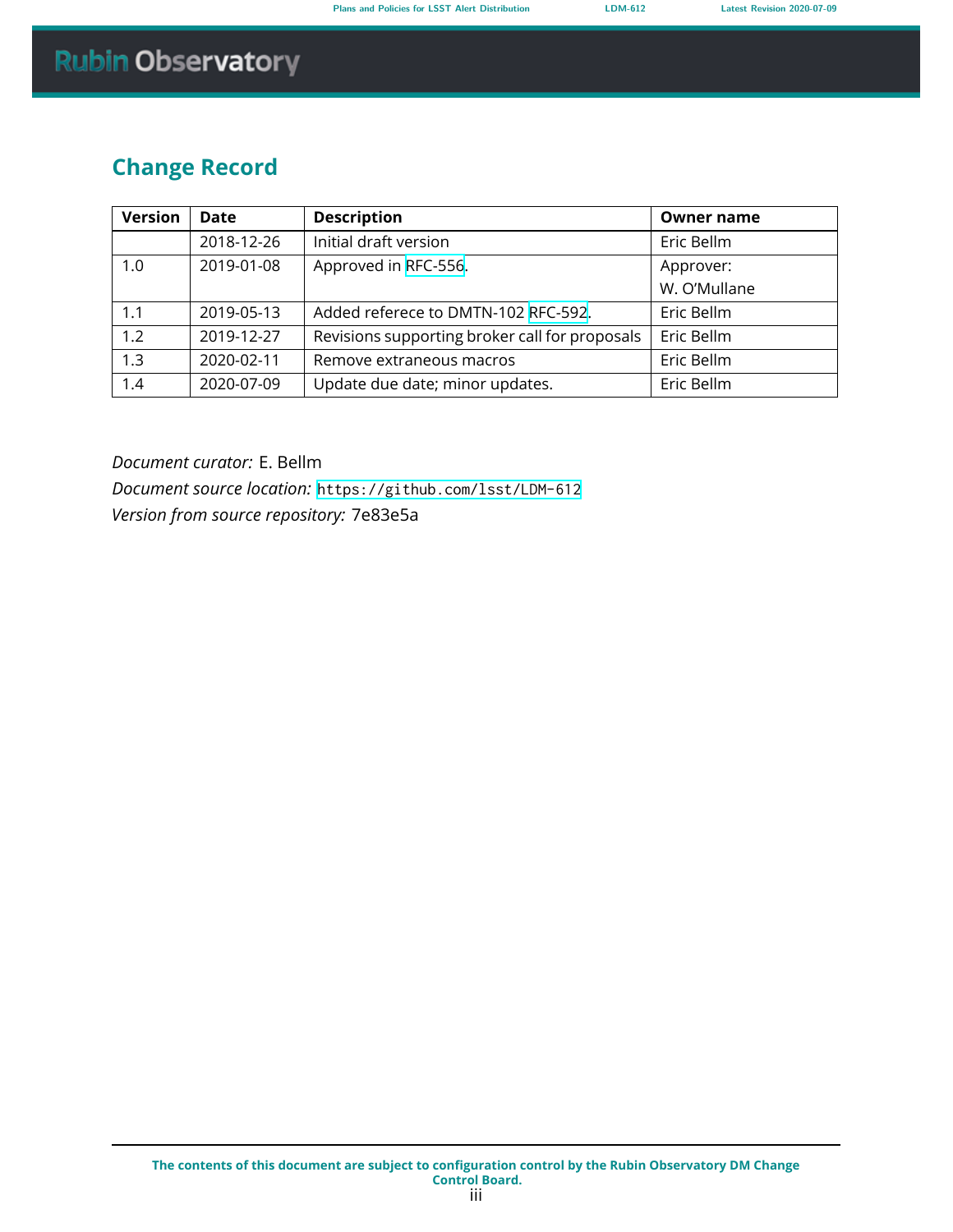### **Contents**

|     | 1 Introduction                                                           | 1  |  |  |  |  |
|-----|--------------------------------------------------------------------------|----|--|--|--|--|
|     | 2 Components and Capabilities of the LSST Alert Distribution System<br>3 |    |  |  |  |  |
| 2.1 |                                                                          | 3  |  |  |  |  |
|     |                                                                          | 3  |  |  |  |  |
|     | 2.1.2 The LSST Data Facility and Data Access Centers                     | 3  |  |  |  |  |
| 2.2 |                                                                          | 3  |  |  |  |  |
|     |                                                                          | 4  |  |  |  |  |
|     |                                                                          | 5  |  |  |  |  |
|     |                                                                          | 5  |  |  |  |  |
|     |                                                                          | 6  |  |  |  |  |
|     |                                                                          | 6  |  |  |  |  |
|     |                                                                          | 7  |  |  |  |  |
| 2.3 |                                                                          | 7  |  |  |  |  |
|     |                                                                          | 7  |  |  |  |  |
|     |                                                                          | 8  |  |  |  |  |
|     |                                                                          | 8  |  |  |  |  |
|     |                                                                          | 8  |  |  |  |  |
|     |                                                                          | 9  |  |  |  |  |
|     | 3 Data Rights to Alert Stream Components                                 | 10 |  |  |  |  |
|     |                                                                          |    |  |  |  |  |
|     | <b>4 Guidelines for Community Brokers</b>                                | 11 |  |  |  |  |
|     |                                                                          | 11 |  |  |  |  |
| 4.2 |                                                                          | 12 |  |  |  |  |
| 4.3 |                                                                          | 13 |  |  |  |  |
| 4.4 |                                                                          | 13 |  |  |  |  |
| 4.5 |                                                                          | 13 |  |  |  |  |
| 4.6 |                                                                          | 13 |  |  |  |  |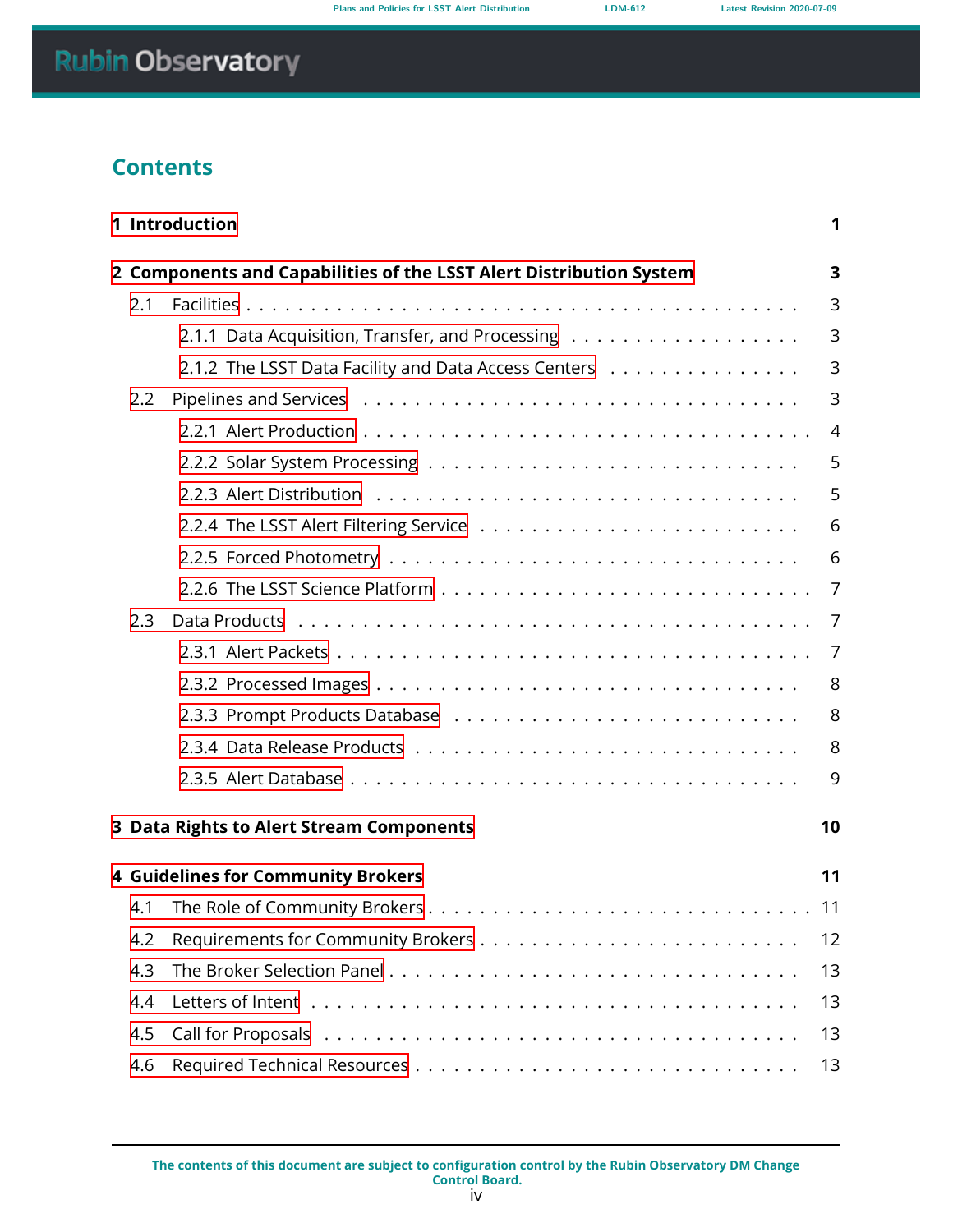|     | 5 Acronyms                                          | 19 |
|-----|-----------------------------------------------------|----|
|     |                                                     |    |
|     |                                                     |    |
|     |                                                     | 16 |
| 4.9 |                                                     | 16 |
| 4.8 |                                                     | 16 |
|     |                                                     | 15 |
|     |                                                     | 15 |
|     |                                                     | 15 |
|     | 4.7.4 Integration with the Time-Domain Ecosystem 15 |    |
|     |                                                     |    |
|     |                                                     |    |
|     |                                                     |    |
| 4.7 |                                                     |    |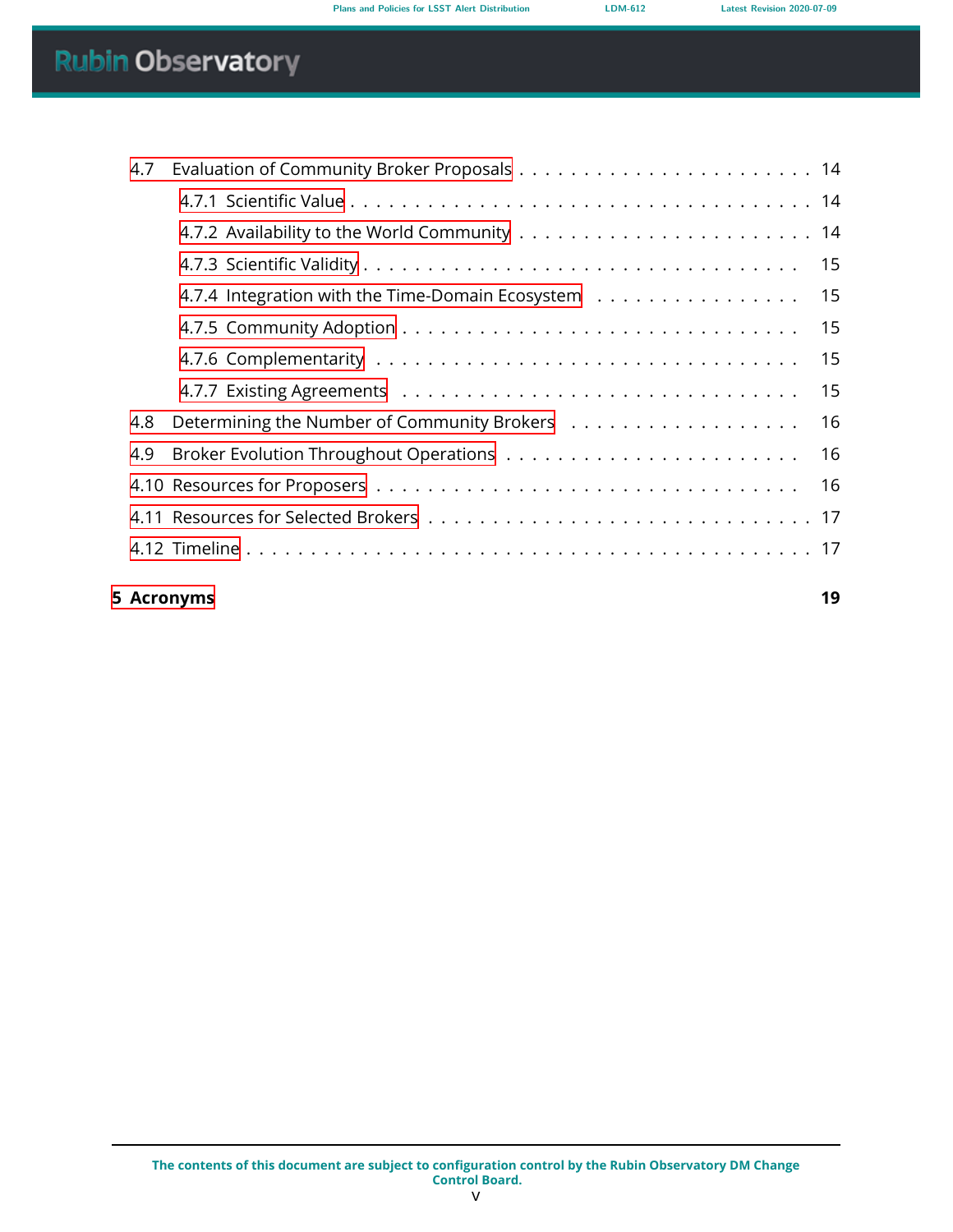### **Plans and Policies for LSST Alert Distribution**

### <span id="page-5-0"></span>**1 Introduction**

LSST will discover large numbers of astrophysical objects that move across the sky, change in brightness, or appear as transients. Because of their intrinsic temporal variability, full scientific exploitation of many classes of these events requires rapid discovery and additional follow-up observations. Accordingly, LSST's real-time Prompt Processing pipelines will identify such detections using image differencing and report them using world-public *alerts* issued within 60 seconds of the shutter closure after each visit.

These alert packets will contain not only the information about the most recent detection but also a historical lightcurve, cutout images, timeseries features, and other contextual information. A science user will be able to use the contents of a single LSST alert packet to make a decision that is both rapid and informed about whether the event is relevant to their scientific goals. LSST expects to produce up to about ten million of these alerts nightly $^1.$  $^1.$  $^1.$  The resulting *alert stream* will be large—more than 1 TB nightly—but will contain all classes of astrophysical events, from the youngest supernovae to the most distant RR Lyrae to the slowest-moving Trans-Neptunian Objects to the most unexpected new phenomena. The task for the scientist is to identify the small subset of events of interest in the larger alert stream.

To do so, astronomers will rely on third party *community brokers*, software systems that receive the full LSST alert stream and provide additional information to refine the selection of events of interest. Community brokers may crossmatch the LSST stream to multiwavelength catalogs, join LSST alerts with those from other surveys, provide machine-learned classifications of events, and/or offer user filters to winnow the stream. LSST will itself offer an alert filtering service of more limited capacity that will apply user-supplied filters to the alert stream. Individual scientists may receive alerts through one or more of these services.

The large volume of the alert stream and the finite bandwidth from the LSST Data Facility necessitate a proposal process to select community brokers that will receive the full stream.

<span id="page-5-1"></span><sup>&</sup>lt;sup>1</sup>The LSST alert stream will contain essentially all DIASources detected at  $5\sigma$  in the difference image, including a currently unknown fraction of artifacts. LSST will provide a threshold that may be used to filter transients in the alert stream to 90% completeness and 95% purity at  $6\sigma$  [\[LSE-30](#page-24-0)], so less than 5% of alerts filtered in this manner will be artifacts. By varying the cutoff spuriousness value users may adopt other tradeoffs between completeness and purity as well.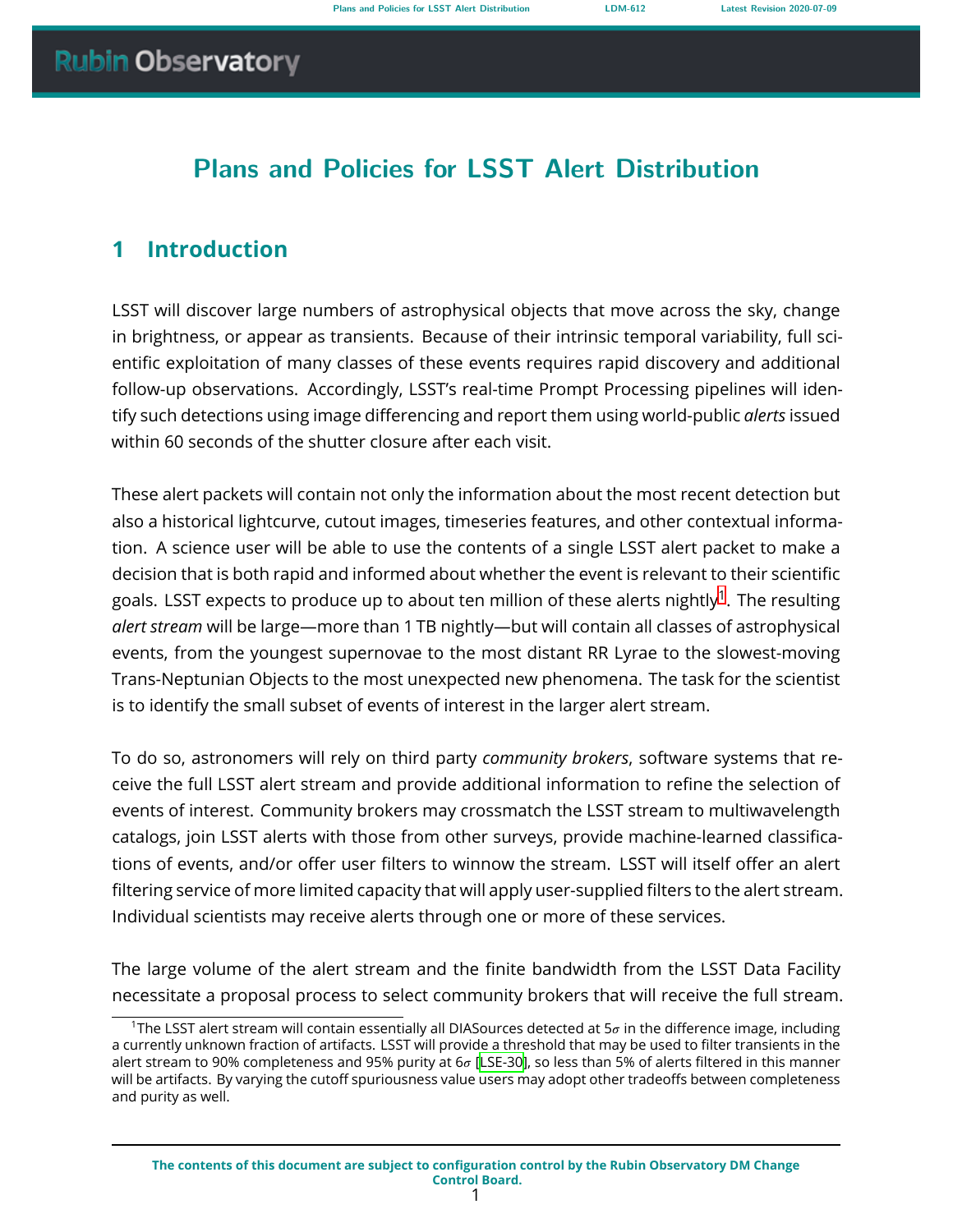This document outlines the process, criteria, and timeline by which LSST will choose community brokers. To provide context, we also summarize the major features of the LSST Alert Production systems as well as relevant data rights concerns.

Throughout the document, we provide references to the formal LSST requirements and relevant design documents as an aid to the interested reader.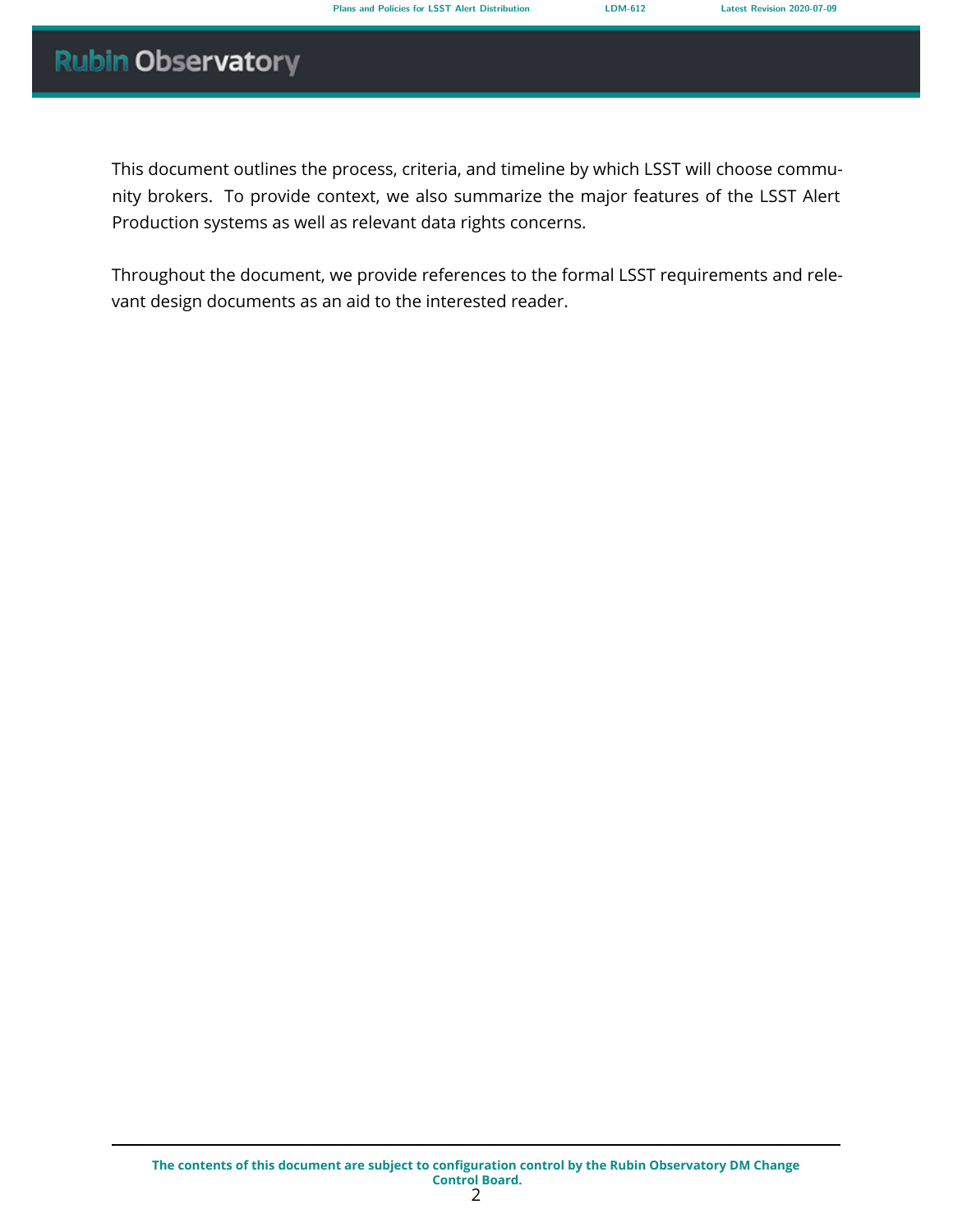### <span id="page-7-0"></span>**2 Components and Capabilities of the LSST Alert Distribution System**

In this section we provide a high-level overview of the LSST Alert Production process to provide background for science users of LSST alerts. Key numbers for Alert Production are summarized in [DMTN-102.](#page-24-1)

### <span id="page-7-2"></span><span id="page-7-1"></span>**2.1 Facilities**

### **2.1.1 Data Acquisition, Transfer, and Processing**

LSST will survey the sky repeatedly using standard or alternate standard visits (currently baselined as  $2 \times 15$  second exposures in a single band or a single 30 second exposure, respectively). Immediately after the camera reads out, the images will be transferred via fiber networks to the LSST Data Facility (LDF; [§2.1.2](#page-7-3)). All subsequent data processing leading to alerts occurs in the LDF. Alerts will be distributed from the LDF within 60 seconds of the camera readout completing.

### <span id="page-7-3"></span>**2.1.2 The LSST Data Facility and Data Access Centers**

[LDM-230](#page-25-0) describes the concept of operations for the LSST Data Facility. The LDF hosts a variety of computational services, including the Prompt Processing services that run the Alert Production pipelines (§[2.2.1](#page-7-5)) and the Batch Production services that run the annual Data Release Processing (§[2.3.4](#page-12-2)). All Prompt Processing and Alert Production runs at the LDF; Data Release Processing is split between the LDF and the CC-IN2P3 in France. The LDF also hosts a Data Access Center (DAC) that provides access to proprietary data products (§[3](#page-14-0)) through the LSST Science Platform (§[2.2.6](#page-11-0)). The LDF also hosts the alert stream feeds to community brokers (§[2.2.3](#page-9-1)) and the LSST Alert Filtering Service ([§2.2.4\)](#page-10-0).

An additional DAC will be located in Chile. Its capabilities are described in [LDM-572](#page-24-2). It will host a copy of the raw data and processed data products and run a version of the Science Platform.

### <span id="page-7-5"></span><span id="page-7-4"></span>**2.2 Pipelines and Services**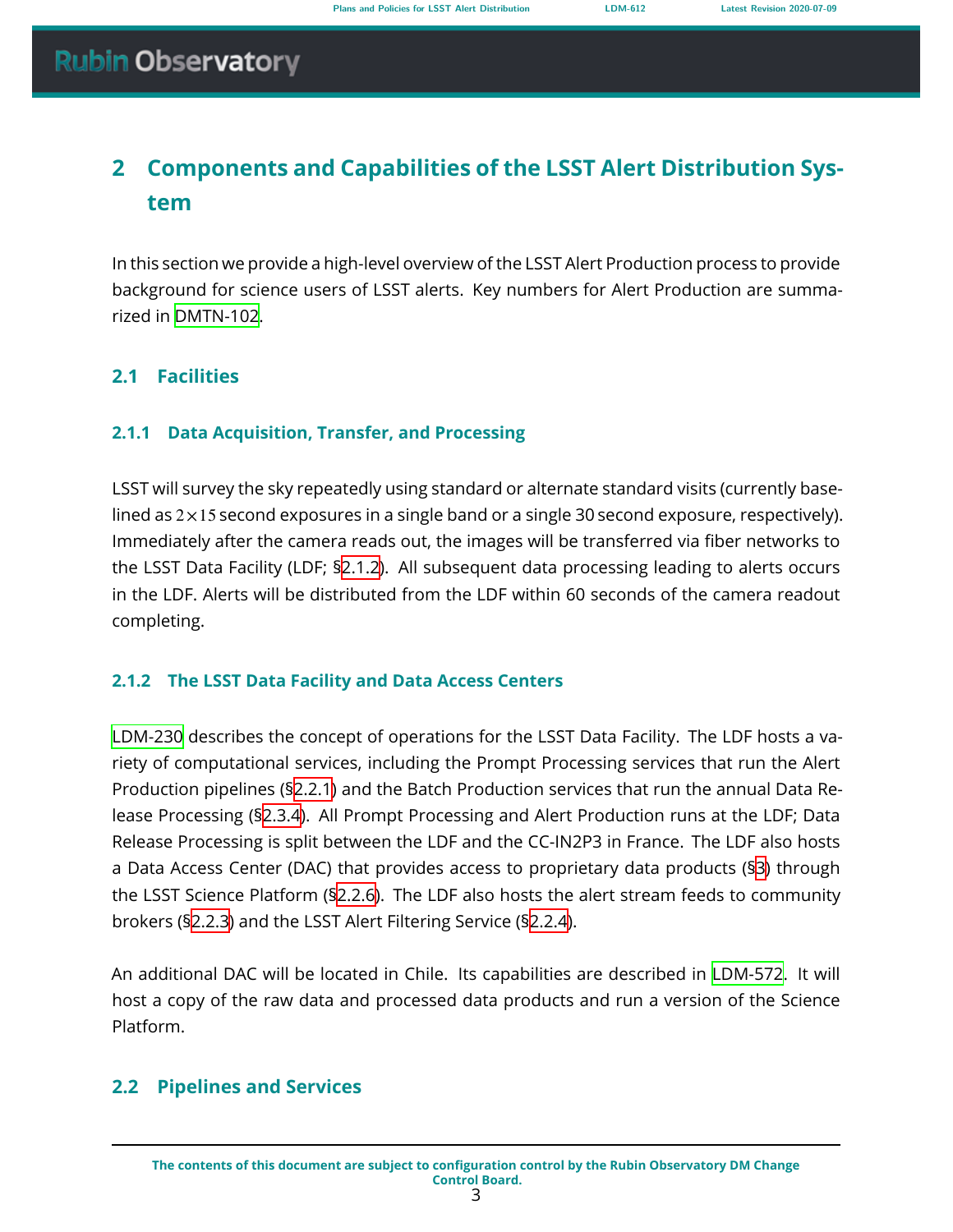#### **2.2.1 Alert Production**

LSST Data Management (DM) Alert Production (AP) processes data during the night and generates alerts in close to real-time. It is described in [LSE-163](#page-24-3), with detailed descriptions of its constituent pipelines and algorithmic components provided in [LDM-151.](#page-25-1) The basic modules include single-frame image processing (e.g., instrument signature removal, photometric and astrometric calibration), difference image analysis (DIA; the subtraction of a coadded template image constructed from the most recent Data Release from the new visit image), and source detection, association, and measurement [\[LSE-163](#page-24-3)]. AP will process all standard and alternative standard visits, whether obtained as part of the main wide-fast-deep survey or a Special Program[[DMTN-065\]](#page-24-4) and generate alerts within the required 60 seconds after the camera readout completes (DMS-REQ-0004, [LSE-61\)](#page-24-5)<sup>[2](#page-8-0)</sup>. Due to the need for Data Release Productionderived templates, Alert Production cannot run at full scale and full fidelity during neither commissioning nor the first year of operations. LSST DM is currently investigating options for Alert Production in year one[[DMTN-107\]](#page-24-6).

All sources in a difference image that have a signal-to-noise ratio  $SNR > 5$  in positive or negative flux are considered "detected" DIASources, are incorporated into the DIASource catalog, and will cause an alert to be issued $^3$  $^3$ . Additionally some  $SNR < 5$  sources will be kept for diagnostic purposes, but will not lead to alerts. Source association and measurement occurs prior to alert generation: every DIASource will have one unique match to a DIAObject (stationary object) or known Solar System Object SSObject (moving object; see Section [2.2.2](#page-9-0)). The stationary source association algorithms will be probabilistic and incorporate motion models for parallax and proper motion[[LDM-151](#page-25-1)]. If no association is possible a new DIAObject will be created. Source measurements including centroid, fluxes, shapes, and other characterization parameters (Table 1 of [LSE-163](#page-24-3)) are made, and the time-evolving parameters of the DIAObject such as the parallax, mean flux, and periodic/non-periodic light curve features, will be updated to include the new associated DIASource. At this point, the DIASource will be used to create an alert packet ([§2.3.1\)](#page-11-2), regardless of whether the DIASource is associated with a new

<span id="page-8-0"></span> $2$  AP may also be able to process non-standard visits with longer or shorter exposure times provided that, e.g., the visit image can be successfully PSF-matched and differenced with a template image. Alert generation in crowded fields may produce more than the maximum of 10,000 alerts per visit required to be supported by DM; alert generation in this circumstance is still under study.

<span id="page-8-1"></span><sup>&</sup>lt;sup>3</sup> There may be exceptions to this rule, such as the following two examples. (1) Sources with  $SNR > 5$  that have a *"high probability of being instrumental non-astrophysical artifacts"* [[LSE-163](#page-24-3)], potentially as determined by a to-bedeveloped spuriousness or real/bogus classifier[[LDM-151](#page-25-1)], may not produce alerts. The limit on false positives is set by the requirement that the alert stream be 90% complete at 95% purity for DIASources of SNR  $= 6$  [LSE-61](#page-24-5). (2) Sources with  $SNR < 5$  that meet other to-be-determined criteria, such as the likelihood of being a potentially hazardous asteroid, could produce alerts.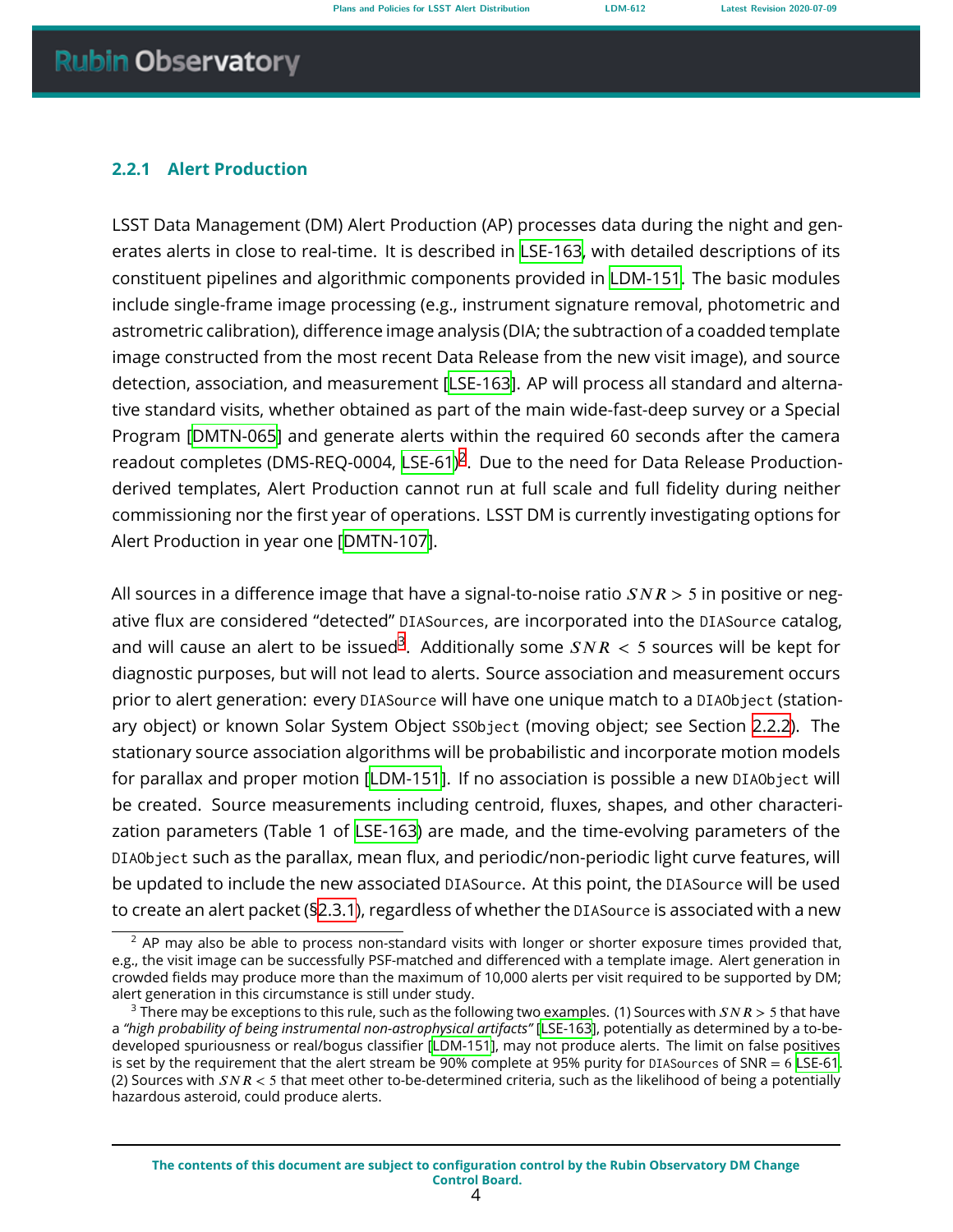<span id="page-9-0"></span>DIAObject, a previously-existing DIAObject, or an SSObject.

#### **2.2.2 Solar System Processing**

After the completion of a night of observing, LSST Solar System Processing (SSP; [LDM-156](#page-24-7)) will attempt to identify *new* SSObjects using the updated Prompt Products Database ([§2.3.3\)](#page-12-1). SSP algorithms form tracklets from pairs of single-apparition DIASources taken during one night, generate tracks between nights, and fit orbits to identify and characterize moving objects. Newly identified moving objects are added to the SSObject catalog. SSP will report candidate moving objects to the Minor Planet Center (MPC), where they will be publicly available; will ingest all previously known or externally identified moving objects into the SSObjects catalog; and will use MPC astrometry in the orbital parameter fits. Users interested in newlydiscovered asteroids will need to query the SSObject catalog or the MPC to identify them. The first time a new SSObject is discovered, SSP will associate past DIAsources with the new SSObject as far back as is practical from the accuracy of the orbit. However, revised alerts will not be issued. Future LSST detections of the new SSObject will produce alerts attributed to the SSObject.

#### <span id="page-9-1"></span>**2.2.3 Alert Distribution**

Alert packets ([§2.3.1\)](#page-11-2) will be queued for distribution to community brokers ([§4](#page-15-0)) and the LSST alert filtering service ([§2.2.4\)](#page-10-0). LSST is prototyping a bulk transport system built on the opensource distributed queue system Apache Kafka $^4$  $^4$ , with Apache Avro $^5$  $^5$  used as a binary serialization format[[DMTN-093](#page-25-2)]. Initial tests indicate that this system performs effectively at the required scale[[DMTN-028\]](#page-25-3).

Due to the finite bandwidth out of the LDF, only a limited number of selected community brokers can receive the full alert stream. It will not be possible for individual science users to subscribe directly to the full LSST alert stream. Rather, science users may access LSST alerts through a community broker, or through the alert filtering service (§[2.2.4](#page-10-0)) if they have data access rights ([§3\)](#page-14-0). A minimum of five full streams is required to be supported[[LSE-61\]](#page-24-5). The eventual number of selected community brokers ([§4.8](#page-20-0)) is still to be determined, as it depends on several quantities including available network capacity, packet size and contents, number

<span id="page-9-2"></span><sup>4</sup> <http://kafka.apache.org/>

<span id="page-9-3"></span><sup>&</sup>lt;sup>5</sup><http://avro.apache.org/>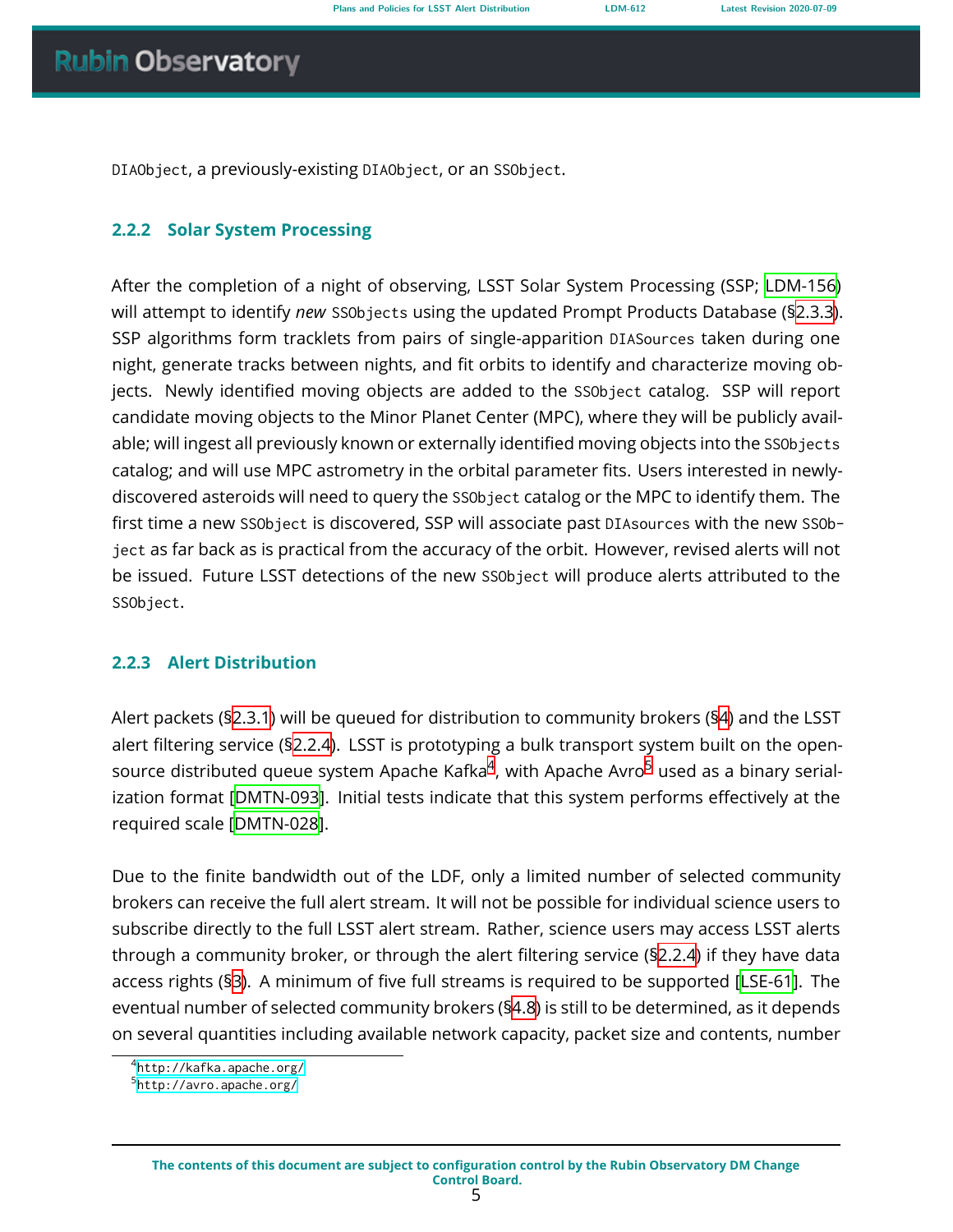of alerts per visit, and the rate of alert distribution. Current alert packets are estimated to be about 82 KB [\[DMTN-102\]](#page-24-1). Options to reduce the packet size are under consideration; these include removing postage stamps, reducing or removing history, or including only a subset of the DIASource or DIAObject record contents.

### <span id="page-10-0"></span>**2.2.4 The LSST Alert Filtering Service**

The LSST alert filtering service provides a means of real-time access to a subset of the alert stream. Using the Science Platform ([§2.2.6\)](#page-11-0), users can upload simple filters (filters which only use information within the alert packet) and receive on their own computer a real-time stream of alerts which pass their filter. This capability is expected to be useful for science cases requiring real-time notification that may be too specific to be well-served by community brokers. The alert filtering service is required to support a minimum of 100 simultaneous users; limits on resource usage and bandwidth (support for transmission of up to 20 full-sized alerts per visit per filter is required) will be imposed to maintain performance $^6$  $^6$ . If necessary, a TAC-like process may be used to allocate filtering service resources[[LSE-163\]](#page-24-3). The LSST alert filtering service will support a version of the <code>vo</code>E<code>vent</code> standard $^7$  $^7$  that is current at the time of <code>LSST</code> operations.

### <span id="page-10-1"></span>**2.2.5 Forced Photometry**

Measurements of DIAObjects that are below the  $SNR > 5$  threshold are available through "forced photometry": flux is measured at a previously-known position. Forced photometry is performed on difference images in two ways; neither contributes to alerts, but are available to users through the Science Platform. First, during the real-time difference image analysis, forced photometry is performed on every difference image at the locations of all previouslyknown DIAObjects detected in a past interval to be determined. The resulting measurements are stored in the Prompt Products Database ([§2.3.3\)](#page-12-1) and are queryable within 24 hours. Second, at the end of the night, "precovery" forced photometry will be performed for all *new* DIAObjects on every difference image from the past 30 days. These results are also stored in the Prompt Products database and will be available within 24 hours.

<span id="page-10-2"></span><sup>&</sup>lt;sup>6</sup> The requirement on the number of simultaneously connected users and number of passed alerts is largely driven by outbound bandwidth limitations from the DAC at NCSA. We are investigating approaches that would support larger numbers of active filters. Users with data rights that do not require real-time notification can also programatically query the Prompt Products Database to identify DIAObjects or SSObjects of interest without using the LSST alert filtering service.

<span id="page-10-3"></span><sup>7</sup> <http://www.ivoa.net/documents/VOEvent/>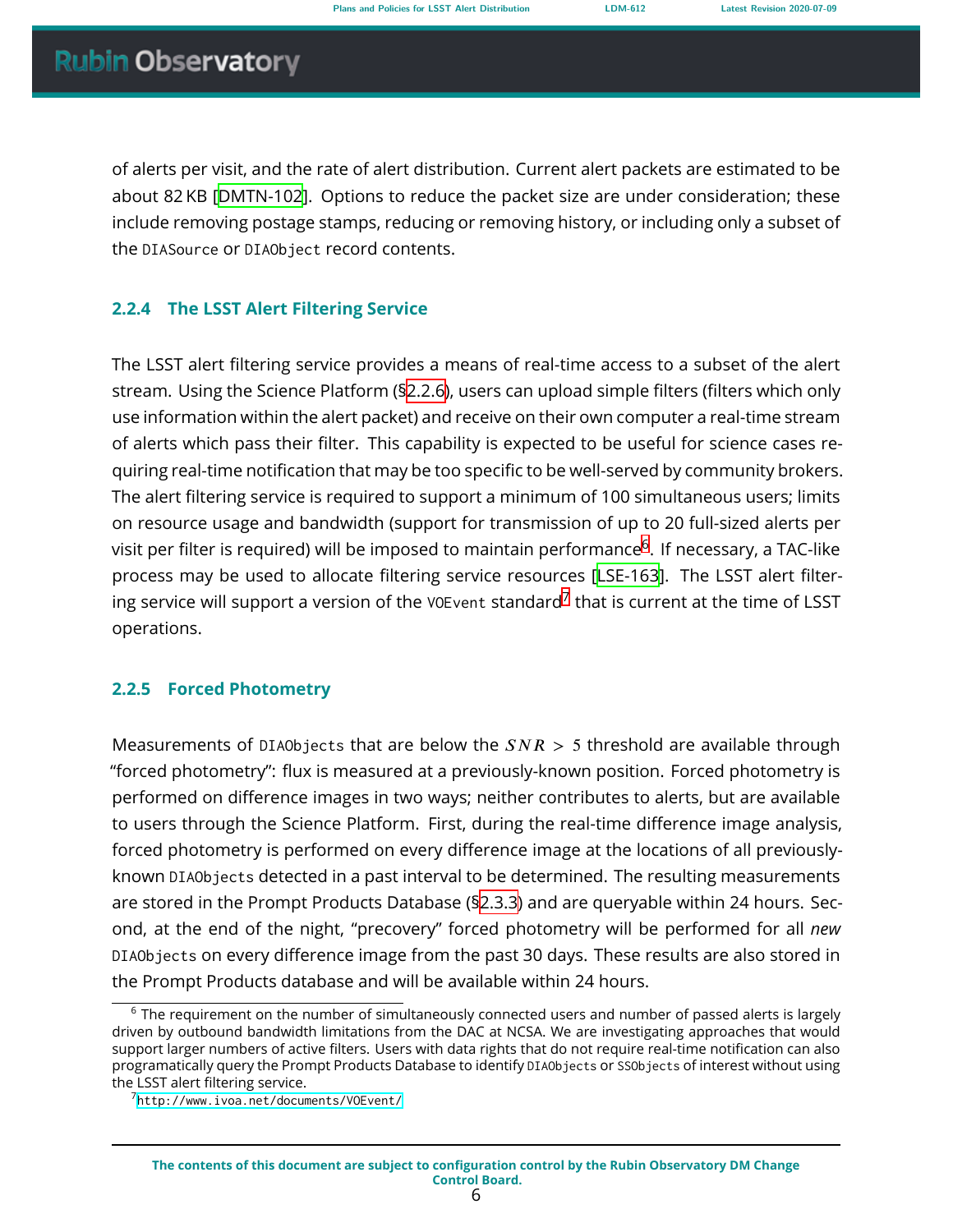Additionally, a service shall be provided to users to obtain full-survey precovery for a limited number of user-specified DIAObjects, also within 24 hours (DMS-REQ-0341, [LSE-61\)](#page-24-5). This service will be made available through the Science Platform.

### <span id="page-11-0"></span>**2.2.6 The LSST Science Platform**

The LSST Science Platform (LSP) provides access to the proprietary data products (e.g., [§2.3.2–](#page-12-0) [2.3.5\)](#page-12-3) held in the DACs. The Science Platform is described in full in [LSE-319](#page-24-8) and [LDM-554](#page-24-9). It provides three means of accessing data: a web-based "Portal" for visual examination and querying of the LSST images and catalogs; an interactive "Notebook" environment with associated computing allocations for running code close to the data; and an Application Programming Interface (API) for programmatic access to LSST data using Virtual Observatory standards.

### <span id="page-11-2"></span><span id="page-11-1"></span>**2.3 Data Products**

### **2.3.1 Alert Packets**

The contents of an Alert packet are fully described in Section 3.5.1 of [LSE-163.](#page-24-3) We reproduce the list of included data here:

- I. an ID uniquely identifying the Alert
- II. the prompt products database ID
- III. the database record of the DIASource that triggered the Alert, as well as the filterName and programId of the corresponding Visit
- IV. the entire associated DIAObject or SSObject record from the Prompt Products Database, which include a variety of variability metrics computed on the updated DIASource lightcurve.
- V. Any DIASource and DIAForcedSource records that exist, and difference image noise estimates where they do not, taken from the previous 12 months.
- VI. postage stamps of the difference image and template at the DIASource location

The full list of parameters that are measured and included in the DIASource and DIAObject records are provided in Tables 1 and 2 of [LSE-163,](#page-24-3) respectively. The only trigger for an Alert is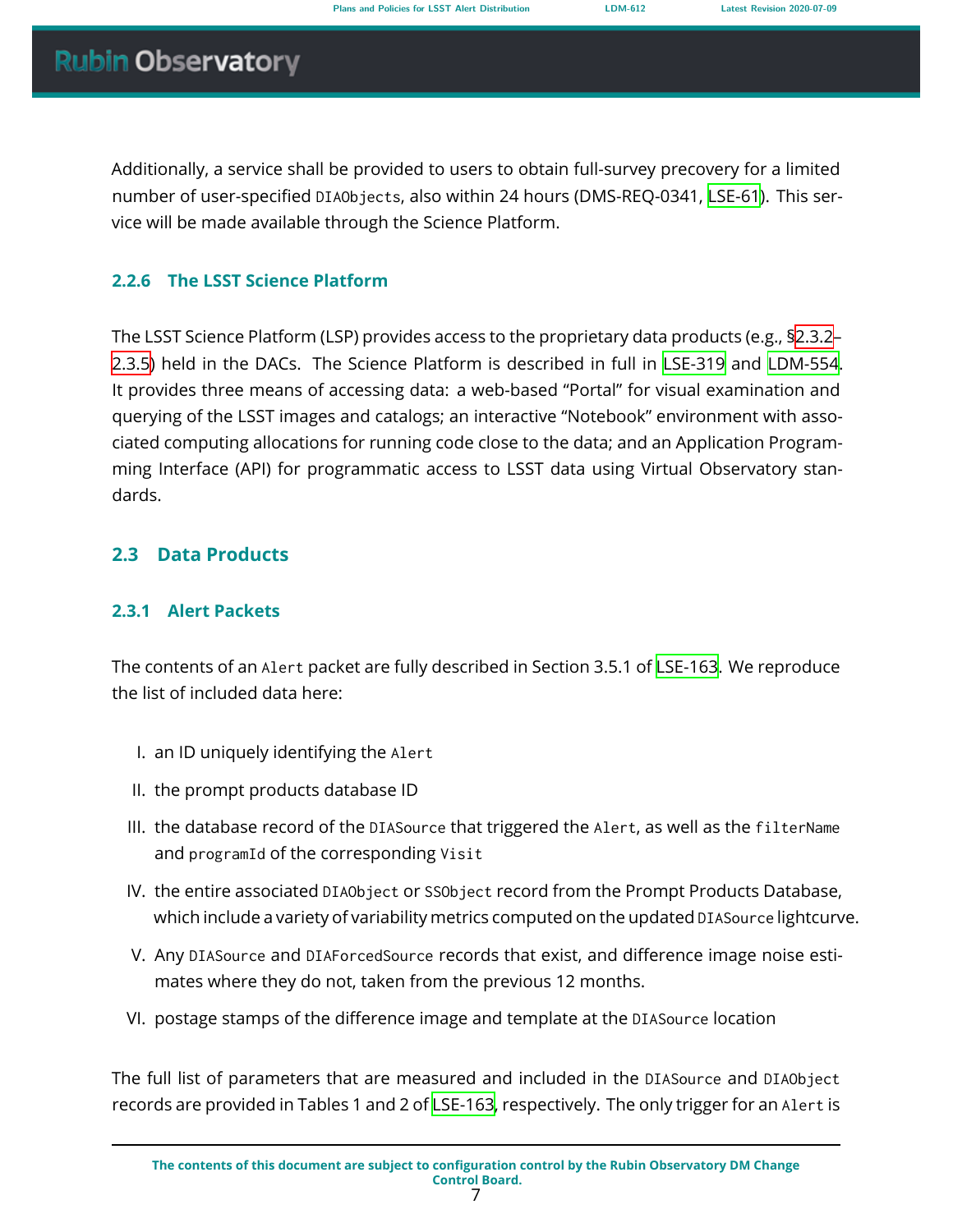the detection of a source in a difference image with  $SNR > 5$ . Thus, objects that are saturated in the visit or template image, or objects that are the same brightness in both the visit and template images will not generate an Alert. Imperfect subtractions may create artifacts with  $SNR > 5$ ; these will generally lead to an Alert, subject to overall capacity limits. A machinelearned spuriousness score will be provided for each DIASource triggering an Alert, so users may filter the stream for greater completeness or purity depending on their scientific needs. The spuriousness classifier is required to achieve 90% completeness and 95% purity at  $6\sigma$ [[LSE-30](#page-24-0)] at a threshold spuriousness value.

#### <span id="page-12-0"></span>**2.3.2 Processed Images**

Processed visit images (PVIs) and difference images produced by the prompt processing pipeline will be available in the Science Platform to users with data rights within 24 hours. They are held on disk for 30 days to enable the precovery forced photometry service ([§2.2.5\)](#page-10-1). PVIs for older visits can be regenerated on-demand.

#### <span id="page-12-1"></span>**2.3.3 Prompt Products Database**

The DIAObject, DIASource, and SSObject catalogs created by the Alert Generation pipelines are held in a Prompt Products Database along with the outputs of the Forced Photometry. This database is queryable through any of the aspects of the Science Platform.

#### <span id="page-12-2"></span>**2.3.4 Data Release Products**

Annual<sup>[8](#page-12-4)</sup> releases of all the LSST data will include processed and stacked images, catalogs of Sources, ForcedSources, and Objects from measurements on the stacked and individual images, as well as calibration information. It will also include a reprocessing of all images with the latest pipelines and full-survey versions of DIASource and DIAObject catalogs-i.e., the variability characterization parameters are calculated from the entire survey to date. All of these products are queryable through the Science Platform.

<span id="page-12-4"></span><span id="page-12-3"></span><sup>&</sup>lt;sup>8</sup>There will be an additional initial data release containing data from the first six months of operations [\[LSO-](#page-25-4)[011](#page-25-4)].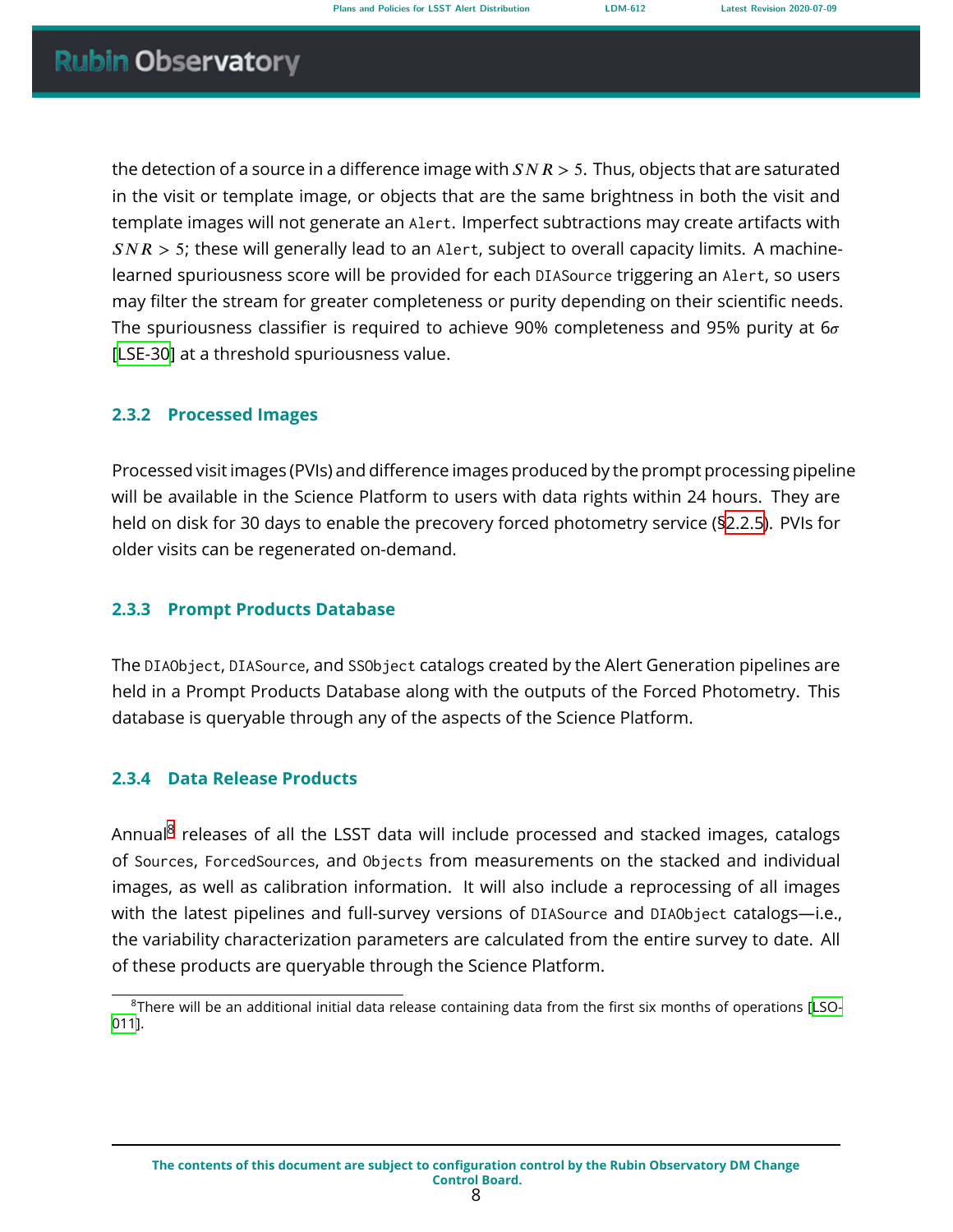### **2.3.5 Alert Database**

All alerts will be stored in their full original form in an archive hosted in the DACs. This archive is expected to be of most use for testing broker filters or for studies that need to emulate realtime identification of transients from the alert packets. Users who simply wish to work with large samples of lightcurves will likely prefer to query the DIAObject and DIASource or Object and ForceSource tables directly.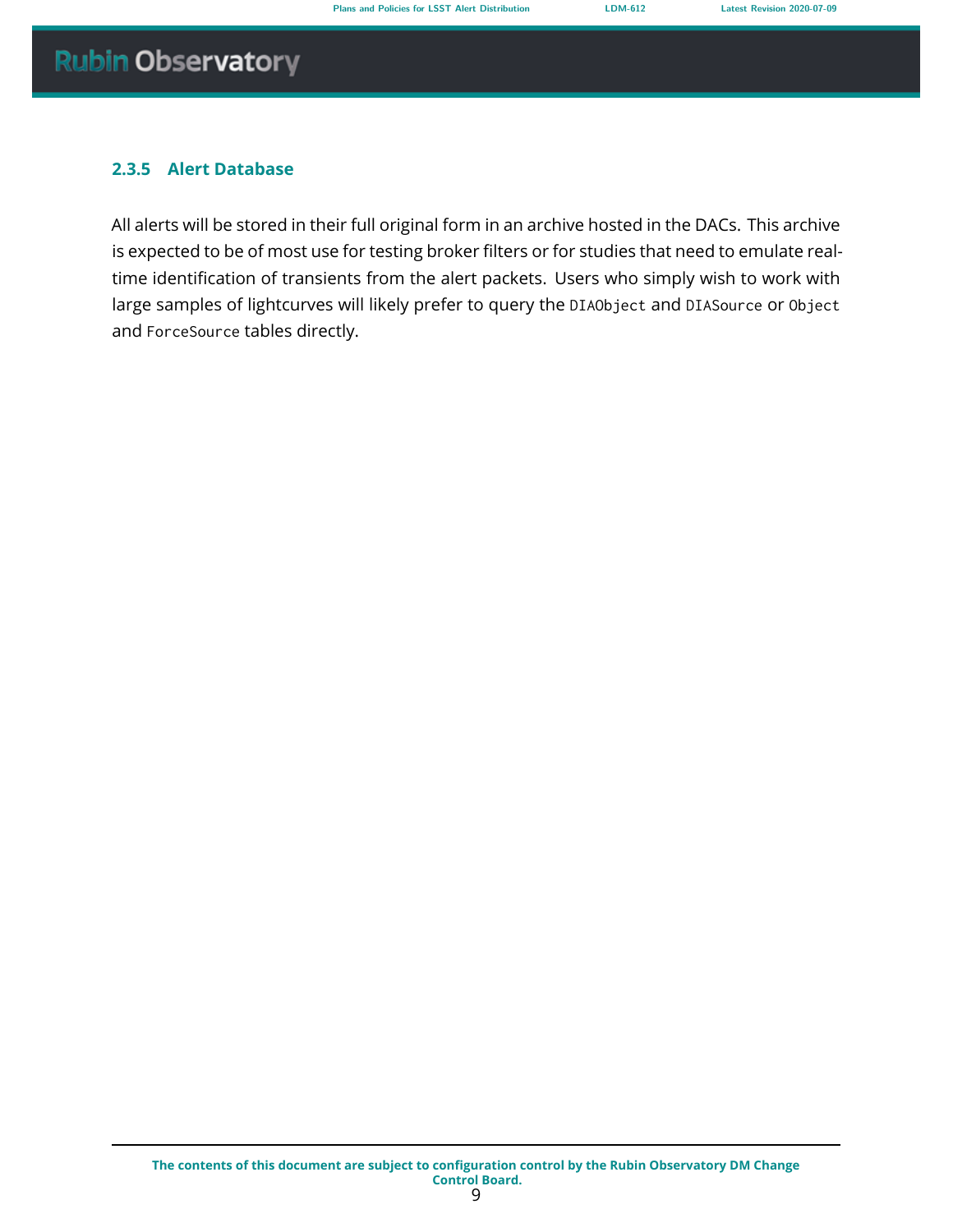### <span id="page-14-0"></span>**3 Data Rights to Alert Stream Components**

LSST data rights and data access policies are formally described in the LSST Data Rights Policy document, [LDO-13,](#page-24-10) which is in development at this writing. The interested reader is advised to consult that document for details. We summarize here for convenience those aspects of the policy that pertain to LSST alerts. In the case of any discrepancy between this document and the LSST Data Rights Policy document, the LSST Data Rights Policy document shall take precedence.

LSST alert packets (§[2.3.1](#page-11-2)) are a world-public data product. We use "public" here in the sense that alert packets can be freely shared with anyone, by anyone, anywhere, worldwide. However, LSST does not have the bandwidth to serve the full alert stream directly to individuals; thus, the term "public" means "shareable" and should not be misinterpreted as "freely available."

Instead, the LSST alert stream will be delivered to a to-be-determined set of community brokers (Section [4](#page-15-0)). Brokers may share (or not share) the contents of alert packets with whomever they choose, although the broker selection process ([§4](#page-15-0)) will prioritize selection of brokers that will provide world-public access to their services. The contents of the DIAObject, DIASource, DIAForcedSource, and SSObject tables held in the PPDB are also public and may be freely shared, although the ability to access and query the PPDBs held in LSST DACs is restricted to data rights holders.

Access to proprietary LSST data (e.g., recent LSST images or the current LSST data release) is restricted to data rights holders. Brokers run by LSST data rights holders may facilitate access to these data for data rights holders but may not redistribute proprietary data. Proprietary data may be used as part of alert classification; the alert classifications are a derived data product and may be made public.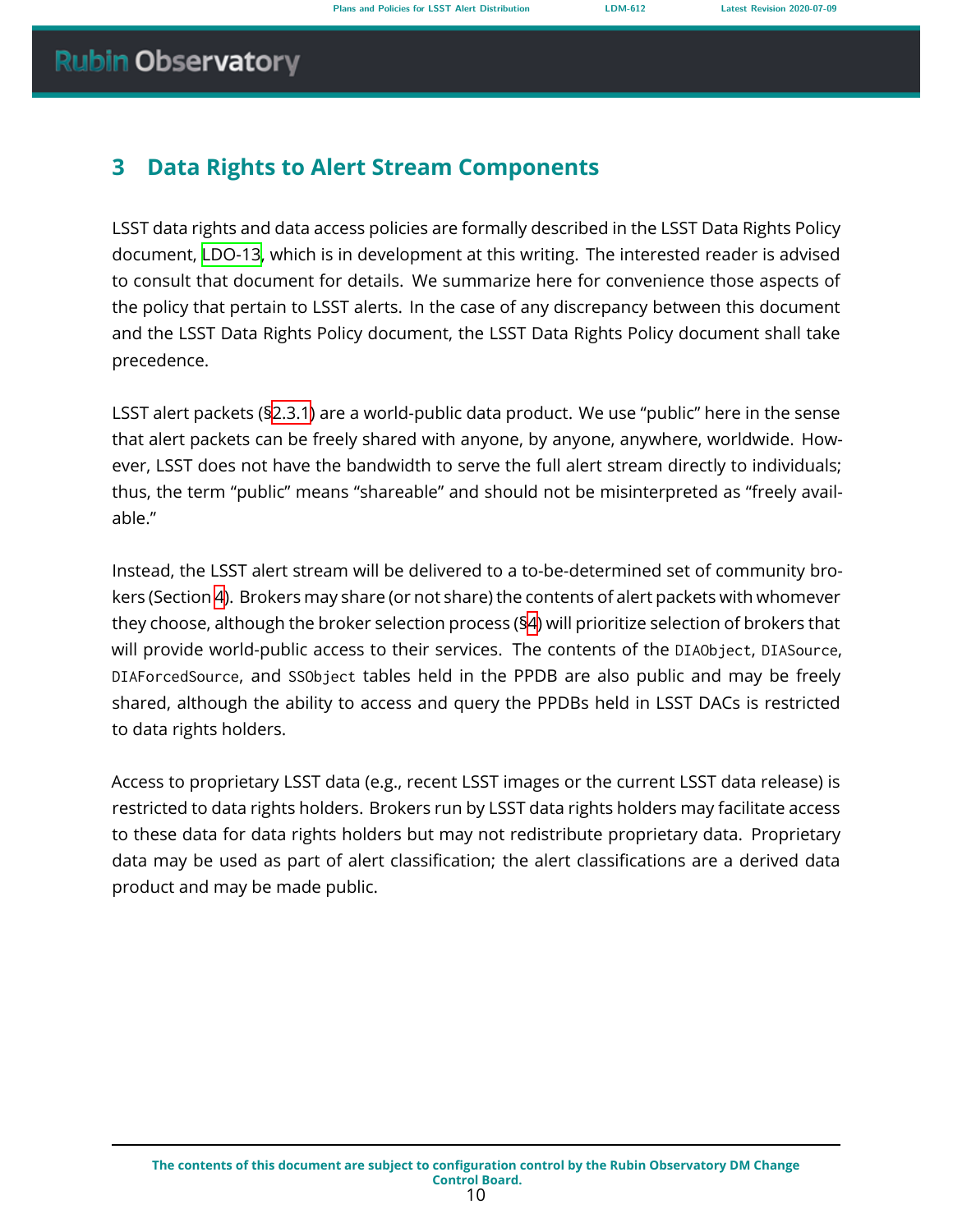### <span id="page-15-0"></span>**4 Guidelines for Community Brokers**

### <span id="page-15-1"></span>**4.1 The Role of Community Brokers**

Community brokers will play a vital role in enabling time-domain science with LSST. By receiving the LSST alert stream, adding value, and redistributing it to the scientific community, brokers facilitate full exploitation of the scientific value of the real-time LSST alerts.

We envision that community brokers, individually or jointly, may provide a variety of functions. These may include, but are not limited to:

- redistributing alert packets to a defined or world-wide community
- filtering alerts for specific science goals or to remove potentially spurious alerts<sup>[9](#page-15-2)</sup>
- cross-correlating LSST alerts with other static catalogs or alert streams
- classifying events scientifically
- providing user interfaces to the data
- coordinating scientific activity among collaborators
- triggering followup observing
- for users with appropriate data rights, facilitating followup queries and/or user-generated processing within the LSST Data Access Center
- managing annotation & citation as followup observations are made
- collecting classification and other information gathered by the scientific community

Some of these functions may be performed by "Target and Observation Managers" [TOMs; [18](#page-25-5)] that may either be integrated into community brokers directly or connect to annotated and/or filtered streams delivered by a broker. For simplicity, we will here refer to any system that connects directly to the LSST alert stream as a broker.

<span id="page-15-2"></span><sup>9</sup> trading completeness for purity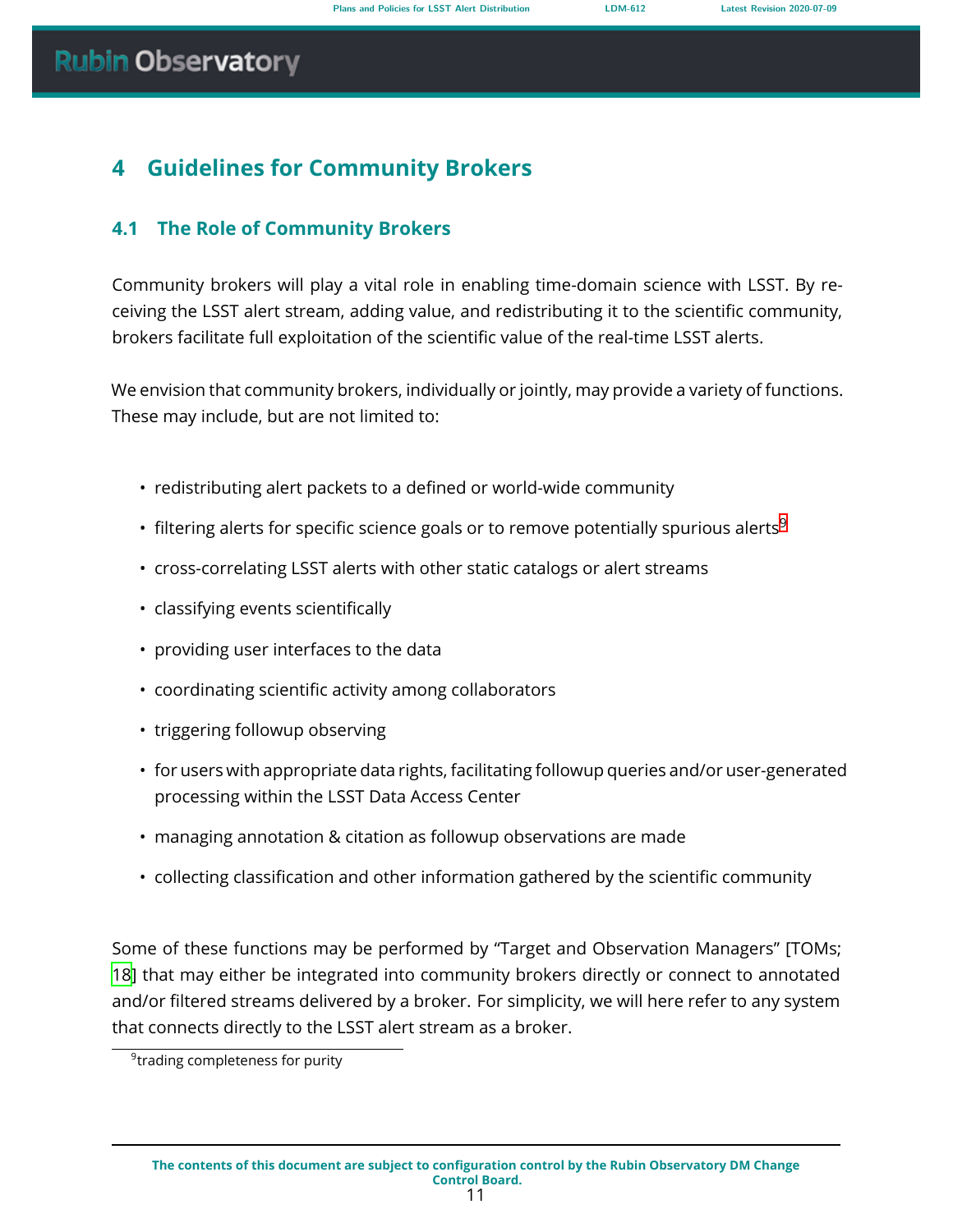### <span id="page-16-0"></span>**4.2 Requirements for Community Brokers**

Because of the large data volume of the alert stream (several TB per night), finite bandwidth from the LSST datacenter prevents sending a full copy of the alert stream to all interested parties. Additionally, we anticipate that community brokers will require some level of support from the LSST operations team. Accordingly, LSST is conducting an open proposal process in order to select brokers with sufficient technical capability to enable valuable and reliable scientific returns.

We believe the scientific community will be best served by a rich broker ecosystem offering diverse capabilities. Any institution worldwide was allowed to submit a Letter of Intent (§[4.4\)](#page-17-0). The LSST SAC decided to invite all institutions who submitted a LOI to submit a full proposal. Demonstration of appropriate technical and personnel resources to support the proposed goals were the minimum requirement to be considered.

Recognizing that different science goals may benefit from different technical approaches, and that proposing institutions may have a range of strengths and experience, the proposal solicitation does not place any explicit functional requirements on proposed brokers. Thus a proposed broker is not *required* to consume the whole stream, to redistribute the full stream, to operate for the full ten-year survey, or to make its products world-public, for example. However, given the small and finite number of brokers to be selected ([§4.8\)](#page-20-0) and the evaluation criteria ([§4.7\)](#page-18-0), proposals offering to do so will be more likely to be selected. The selection committee will evaluate the proposals holistically, weighing the unique capabilities proposed in order to maximize the scientific output of LSST.

<span id="page-16-1"></span>While we expect the evaluation process to favor proposals that receive the full alert stream, brokers may propose to receive only a filtered subset of events (or a subset of the alert packet contents) from LSST. We anticipate that this capability would be provided by the same technology underlying the LSST alert filtering service, potentially with less restrictive requirements than are placed on user-provided filters. Some broker services, particularly those processing only a small subset of alerts, may elect to receive alerts from other community brokers rather than from the LDF directly. Brokers requesting direct access to the alert stream who agree to forward alerts to downstream services will be favored in the selection process.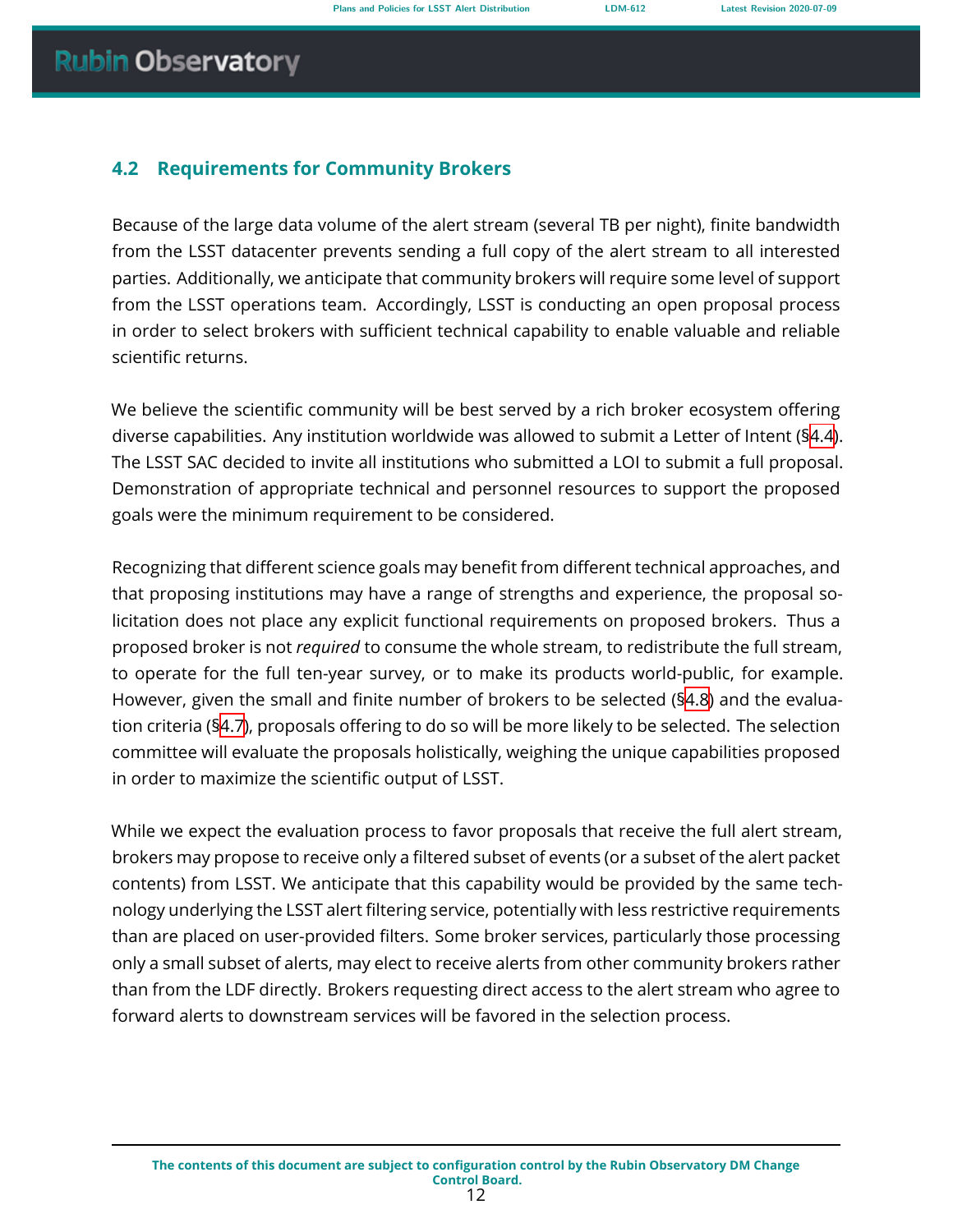### **4.3 The Broker Selection Panel**

Broker proposals will be evaluated by a panel designated by the LSST Science Advisory Committee. Appropriate care will be taken to avoid conflicts of interest. The panel will include ex officio representatives from the LSST Project Office, LSST Operations, and LSST Data Management to provide policy and technical guidance.

### <span id="page-17-0"></span>**4.4 Letters of Intent**

The broker proposal process will have two stages: an initial open call for Letters of Intent (LOIs) from all interested parties, and a subsequent full proposal call solicited from invited LOI writers. This two-stage process ensures those writing full proposals have a reasonable chance at selection and provides an opportunity for early feedback. An invitation to submit a full proposal may also be valuable to proposers in obtaining relevant funding. No financial support is available from the LSST Project. The LOI call was issued in [LDM-682.](#page-23-1)

LOIs were evaluated using the same criteria as the full proposals ([§4.6](#page-17-2)[–4.7\)](#page-18-0), with recognition that the proposed brokers may have been in the conceptual or early design stage at the time of the LOI.

### <span id="page-17-1"></span>**4.5 Call for Proposals**

The call for full proposals for LSST brokers was issued in [LDM-723.](#page-24-11) The broker selection panel will use these proposals to select the brokers that will receive alert streams directly from the LSST Data Facility.

### <span id="page-17-2"></span>**4.6 Required Technical Resources**

The panel will evaluate whether the proposed broker system is technically feasible and appropriately supported for the proposed goals. At minimum, this requires:

- Large inbound and outbound network bandwidth (the full alert stream is a few TB/night)
- Petabytes of disk capacity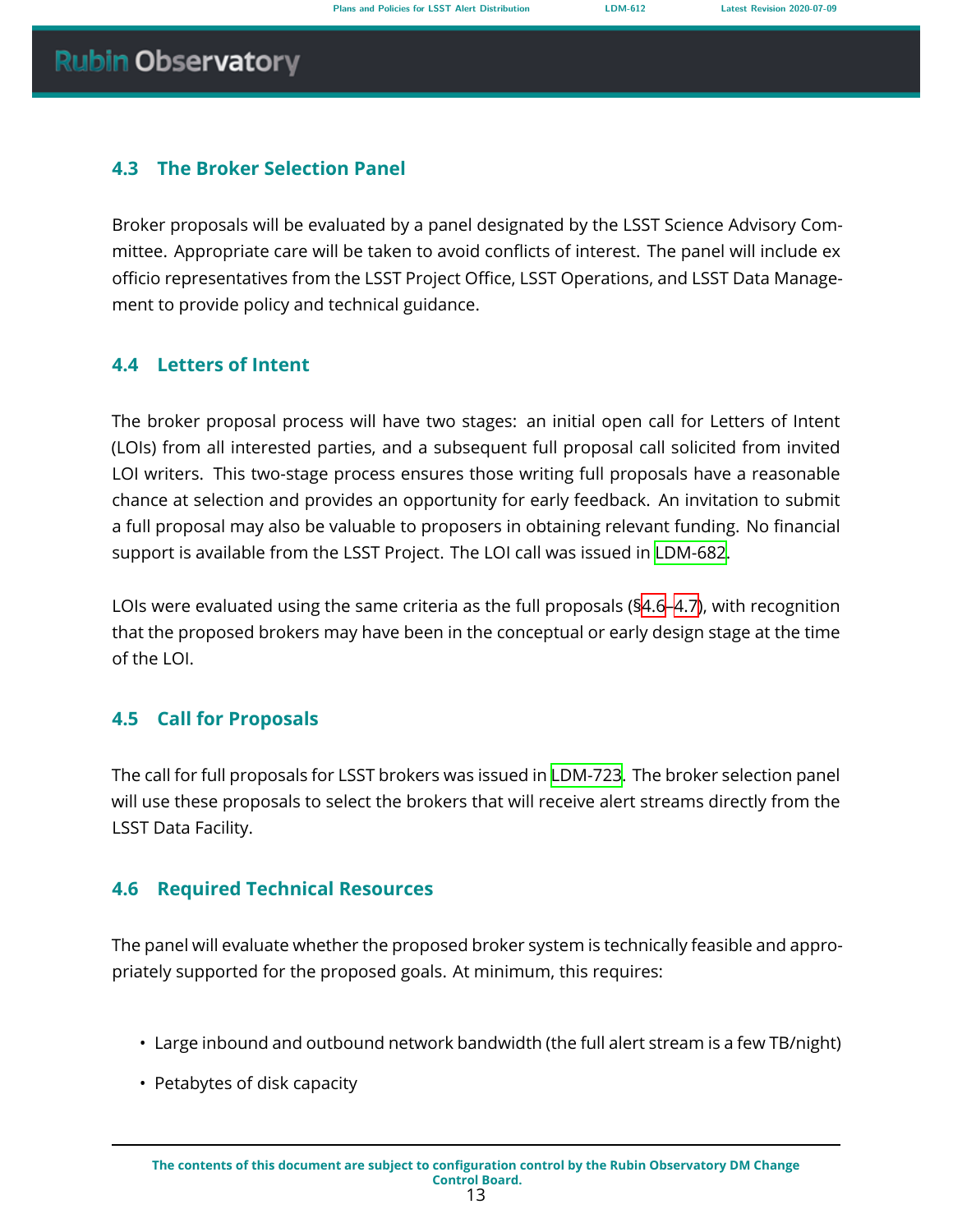- Databases capable of handling billions of sources
- Compute resources to handle sophisticated classification and filtering tasks in real time at scale
- Appropriate personnel and sufficient effort to develop the required software and to maintain and operate the service
- Institutional support to ensure the longevity and stability of the service and software. By default selected brokers will be expected to plan to operate for the full ten-year survey.
- Discussion of funding sources to support broker development and operations.

### <span id="page-18-0"></span>**4.7 Evaluation of Community Broker Proposals**

The broker selection panel will evaluate proposals with a primary goal of maximizing the scientific exploitation of LSST—recognizing that many of LSST's scientific returns are likely to be unanticipated.

The panel will evaluate broker proposals that demonstrate appropriate technical resources (§[4.6\)](#page-17-2) using the following evaluation criteria:

### <span id="page-18-1"></span>**4.7.1 Scientific Value**

The panel will consider whether a proposed broker has the potential to add scientific value that serves a large community, enables high-profile science, or provides unique capabilities. In particular, the panel will evaluate the proposed contributions to LSST's four science pillars $^{\text{10}}$  $^{\text{10}}$  $^{\text{10}}$ . The panel will prioritize proposals that require or take advantage of the unique aspects of the LSST alert stream, namely its real-time and world-public nature.

### <span id="page-18-2"></span>**4.7.2 Availability to the World Community**

Because community brokers are the means by which scientists without LSST data rights may access the public contents of the alert packets, the panel will prefer proposals that make their

<span id="page-18-3"></span><sup>&</sup>lt;sup>10</sup>These are: Probing Dark Matter and Dark Energy, Taking an Inventory of the Solar System, Exploring the Transient Optical Sky, and Mapping the Milky Way[[LPM-17\]](#page-24-12).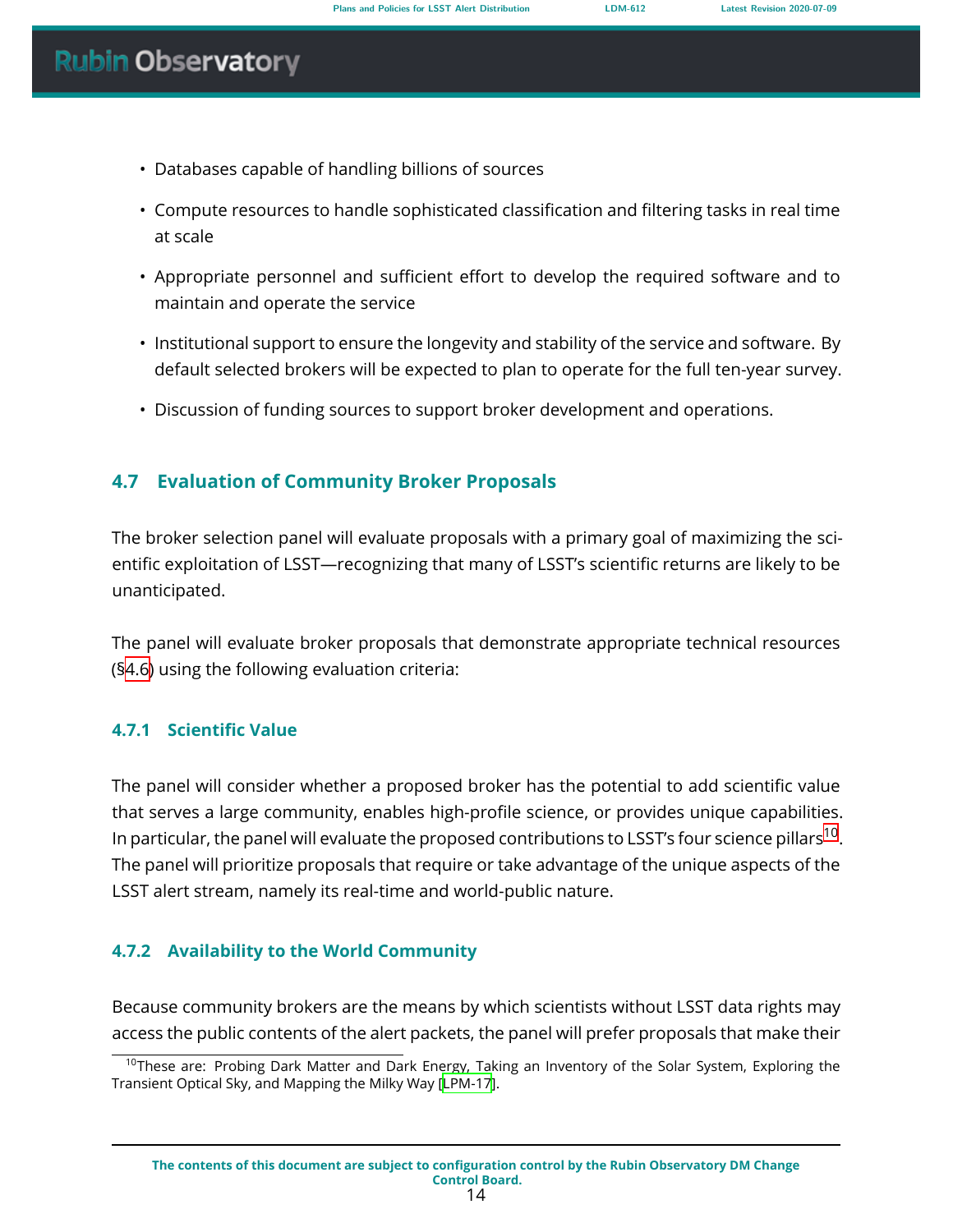products and services world-public. At least one broker that provides world-public access to alerts will be selected.

### <span id="page-19-0"></span>**4.7.3 Scientific Validity**

The panel will look for evidence that scientific products, such as photometric classifications, produced by a proposed broker are accurate. Brokers may demonstrate performance in production on precursor surveys or by data challenge. The proposal call will provide sample alerts generated by LSST pipelines from precursor survey data that may be used for testing and evaluation.

### <span id="page-19-1"></span>**4.7.4 Integration with the Time-Domain Ecosystem**

For science cases involving real-time followup, the panel will consider the extent to which proposed brokers facilitate integration with followup resources, other surveys and alert streams, other brokers and services, existing communities of observers, and archives.

### <span id="page-19-2"></span>**4.7.5 Community Adoption**

The panel will consider whether a proposed broker system has already demonstrated scientific value and community adoption on precursor streams. This evaluation will also assess the range of scientific, geographic, and institutional communities that have utilized the service as well as the publications it enabled.

### <span id="page-19-3"></span>**4.7.6 Complementarity**

To maximize scientific returns, the panel will aim to select an ensemble of complementary brokers. Brokers that are more limited in scope or scientific goals may be selected if they provide capabilities not present in other selected brokers or are serving scientific communities that would otherwise be unable to use LSST alerts.

#### <span id="page-19-4"></span>**4.7.7 Existing Agreements**

The panel will consider the applicability of any existing agreements, if relevant.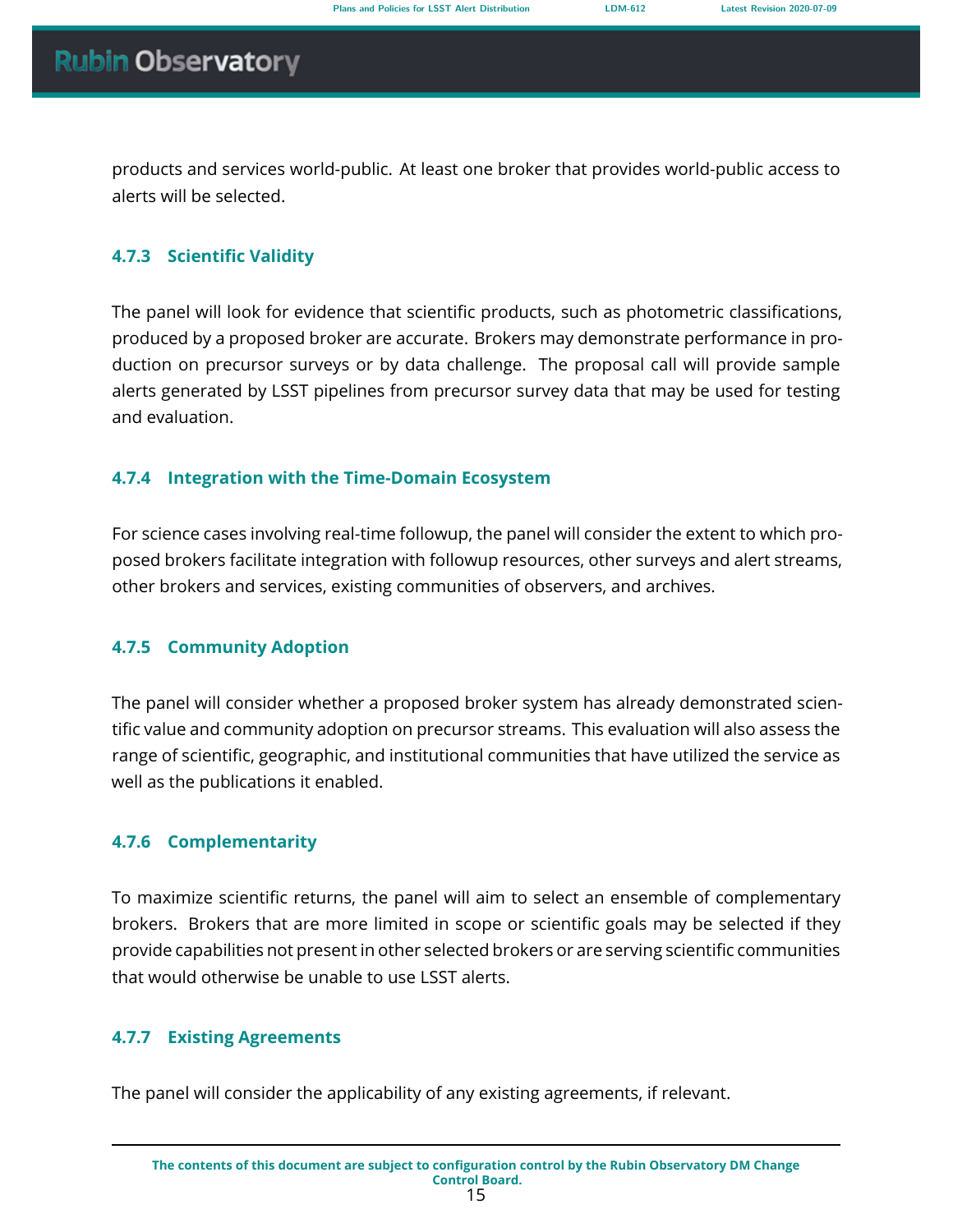### <span id="page-20-0"></span>**4.8 Determining the Number of Community Brokers**

Early sizing estimates indicated that only four full streams could be provided from the LSST Data Facility due to network bandwidth limitations. Current capacity projections indicate a larger number may be possible ([§2.2.3\)](#page-9-1), but with some uncertainty. A minimum of five full streams is required [\[LSE-61\]](#page-24-5). The available capacity will depend on:

- actual network capacity and usage patterns
- details of the alert format
- the achieved purity of the alert stream

Final capacity determination will not be possible until commissioning data is available. The broker selection panel may elect to make guaranteed and provisional selections based on these estimates. A subset of brokers may be selected for integration during the commissioning and early operations phases, with additional brokers joining as the survey reaches steady state.

### <span id="page-20-1"></span>**4.9 Broker Evolution Throughout Operations**

Broker performance and usage will be reviewed periodically during LSST Operations at an interval to be determined. Broker selections may be changed or additional new brokers added due to changes in LSST survey or pipeline performance, broker performance or usage, or community science priorities.

### <span id="page-20-2"></span>**4.10 Resources for Proposers**

To aid in broker development and testing, LSST is providing pre-packaged alert streams for precursor datasets generated by the LSST Alert Production pipelines and distributed with the expected formats and protocols. These LSST-processed alerts provide the best match to the content and formats currently envisioned for LSST alerts, although the precursor surveys themselves do not closely match the LSST depth, filters, cadence, etc. Details on these sample alerts may be found at <https://www.lsst.org/scientists/alert-brokers>.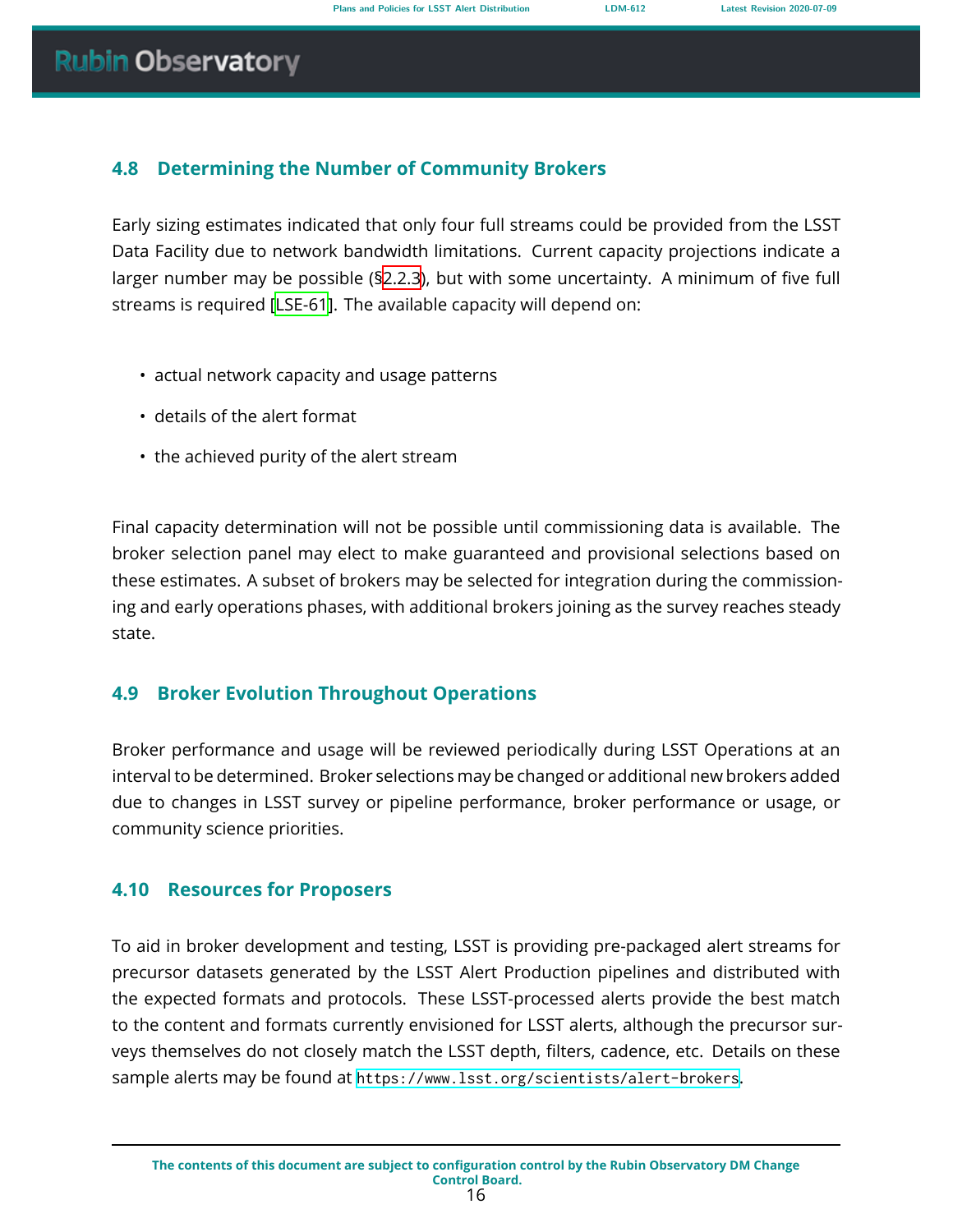Proposers may also wish to take advantage of the public alert archive from the Zwicky Tran-sient Facility<sup>[11](#page-21-2)</sup>. ZTF alerts are shallower than the sample precursor alerts produced by the LSST pipelines and contain somewhat different information<sup>[12](#page-21-3)</sup>. However, ZTF alerts are available in much greater quantities and in many cases have been spectroscopically classified $^{13}.$  $^{13}.$  $^{13}.$ 

Proposers may also or instead utilize simulations or other precursor datasets in their proposals if desired. In any case, proposers should be explicit about what data they use for demonstrations, and explain the extent to which, and the limitations to which, they illustrate the scientific and technical capabilities of their system.

### <span id="page-21-0"></span>**4.11 Resources for Selected Brokers**

Selected brokers will be expected to sign a Memorandum of Understanding codifying agreement to respect LSST Data Rights policies (where relevant) and outlining expected interfaces, support, and Service-Level Agreements for both parties. Selected community brokers will receive basic support from the LSST Operations Team to ensure that the alert stream is delivered with the expected form, content, reliability, and timing. Additionally, status information will be available during operations to diagnose processing and data transport problems as they arise.

### <span id="page-21-1"></span>**4.12 Timeline**

The calendar-year timeline presented below is the current best estimate based on the LSST project schedule and is subject to revision.

- **2018** *Q4* Plans and Policies for LSST Alert Distribution document issued
- **2019** *Q1* Issue call for Letters of Intent (LOI)
	- *Q2* Letters of intent due
	- *June* Broker development workshop (invited LOI writers)
	- *Q4* Revise this document. Invite full proposals for community brokers from selected LOIs

<span id="page-21-3"></span><span id="page-21-2"></span><sup>11</sup><https://ztf.uw.edu/alerts/public/>

 $12$ ZTF alerts have 30 days of history rather than one year, and no forced photometry or timeseries features, but do include crossmatches to Gaia and PanSTARRS.

<span id="page-21-4"></span><sup>&</sup>lt;sup>13</sup> see e.g., the Transient Name Server (<https://wiserep-tns.weizmann.ac.il/>)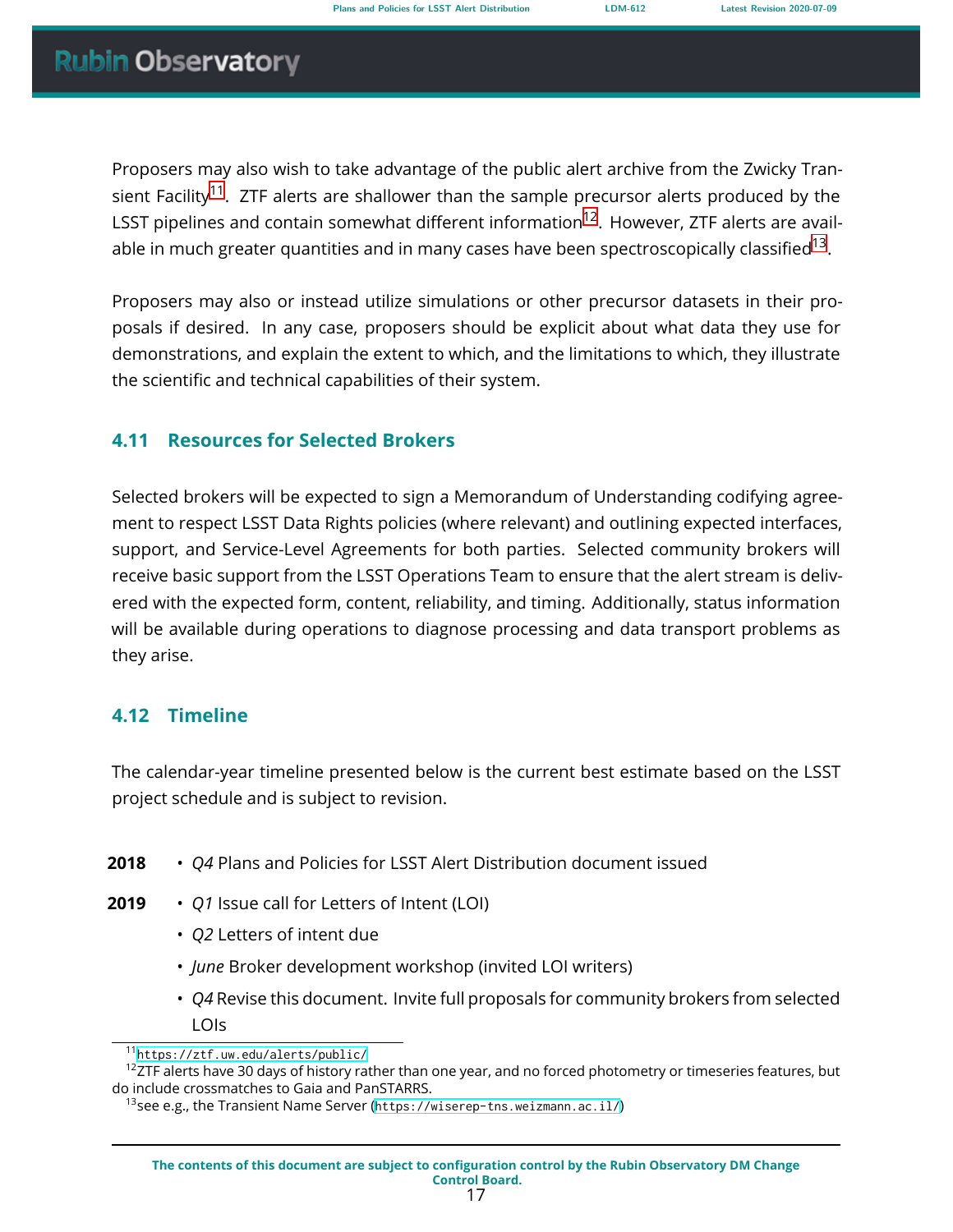- **2020** *Q3* Document bulk transport format and interface. Distribute alert stream test software.
	- *December 15* Broker proposals due.
- **2021** *Q2* Provisional broker selections made.

Subsequent steps depend on major commissioning milestones and will shift according to the evolving commissioning schedule<sup>[14](#page-22-0)</sup>. Alerts are provided during commissioning to enable engineering tests of broker interfaces. Potential data release scenarios are described in [LSO-011.](#page-25-4)

<span id="page-22-0"></span><sup>14</sup>See <https://www.lsst.org/about/project-status>.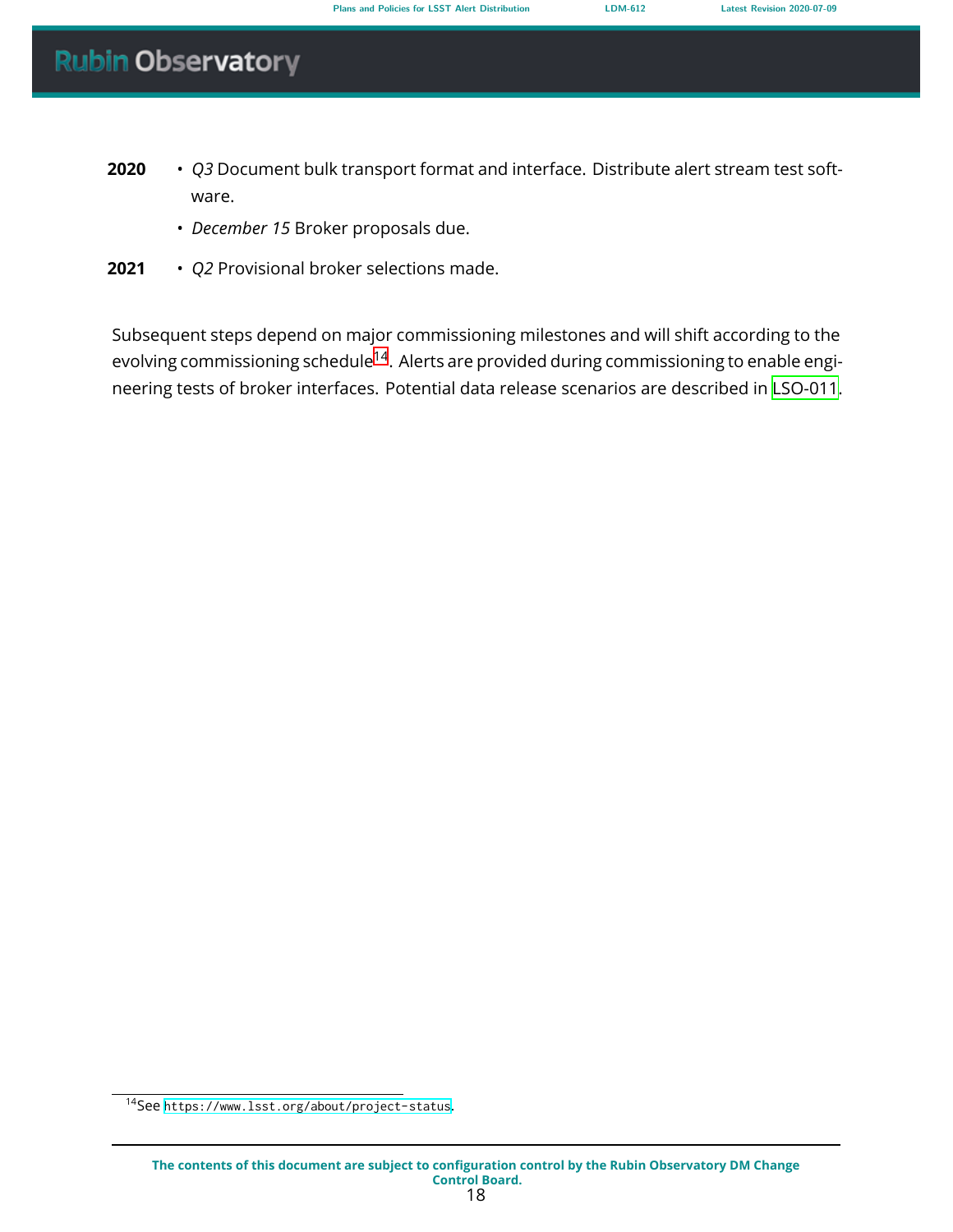### <span id="page-23-0"></span>**5 Acronyms**

| <b>Acronym</b> | <b>Description</b>                                     |  |
|----------------|--------------------------------------------------------|--|
| AP             | <b>Alerts Production</b>                               |  |
| <b>API</b>     | Application Programming Interface                      |  |
| C              | Specific programming language (also called ANSI-C)     |  |
| <b>DAC</b>     | Data Access Center                                     |  |
| <b>DAPOL</b>   | Data Access Policy (Tag for policy statement)          |  |
| <b>DIA</b>     | Difference Image Analysis                              |  |
| <b>DM</b>      | Data Management                                        |  |
| <b>DMS</b>     | Data Management Sub-system                             |  |
| <b>DMTN</b>    | <b>DM Technical Note</b>                               |  |
| <b>DRP</b>     | Data Release Production                                |  |
| ID             | Identifier (Identification)                            |  |
| KB             | KiloByte                                               |  |
| LDF            | <b>LSST Data Facility</b>                              |  |
| <b>LDM</b>     | LSST Data Management (handle for controlled documents) |  |
| LOI            | Letter of Intent                                       |  |
| <b>LPM</b>     | <b>LSST Project Management (Document Handle)</b>       |  |
| <b>LSE</b>     | <b>LSST Systems Engineering (Document Handle)</b>      |  |
| <b>LSP</b>     | <b>LSST Science Platform</b>                           |  |
| <b>LSST</b>    | Large Synoptic Survey Telescope                        |  |
| <b>MOPS</b>    | Moving Object Pipeline System                          |  |
| <b>MPC</b>     | <b>Minor Planet Centre</b>                             |  |
| <b>NCSA</b>    | National Center for Supercomputing Applications        |  |
| <b>PSF</b>     | <b>Point Spread Function</b>                           |  |
| <b>RR</b>      | <b>Rate Reduction</b>                                  |  |
| <b>SNR</b>     | Signal-to-Noise Ratio (also denoted SN and S/N)        |  |
| <b>TAC</b>     | <b>Time Allocation Committee</b>                       |  |
| ТB             | TeraByte                                               |  |

### **References**

<span id="page-23-1"></span>[1] **[LDM-682]**, Bellm, E., Blum, R., Graham, M., et al., 2019, *Call for Letters of Intent for Community Alert Brokers*, LDM-682, URL <https://ls.st/LDM-682>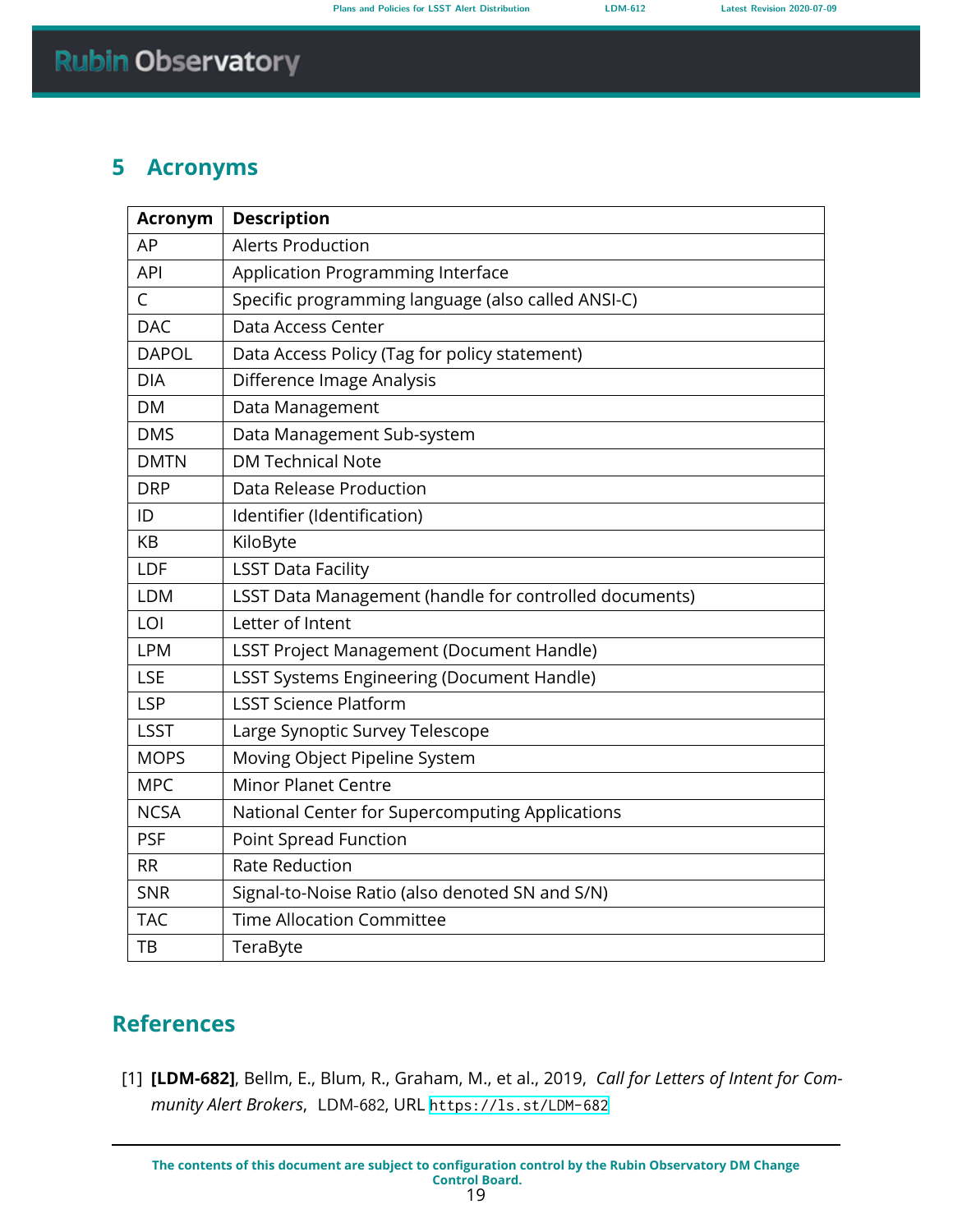- <span id="page-24-11"></span>[2] **[LDM-723]**, Bellm, E., Blum, R., Graham, M., et al., 2019, *Call for Proposals for Community Alert Brokers*, LDM-723, URL <https://ls.st/LDM-723>
- <span id="page-24-10"></span>[3] **[LDO-13]**, Blum, R., et al., 2019, *LSST Data Policy*, LDO-13, URL <https://ls.st/LDO-13>
- <span id="page-24-0"></span>[4] **[LSE-30]**, Claver, C.F., The LSST Systems Engineering Integrated Project Team, 2018, *Observatory System Specifications (OSS)*, LSE-30, URL <https://ls.st/LSE-30>
- <span id="page-24-5"></span>[5] **[LSE-61]**, Dubois-Felsmann, G., Jenness, T., 2018, *LSST Data Management Subsystem Requirements*, LSE-61, URL <https://ls.st/LSE-61>
- <span id="page-24-9"></span>[6] **[LDM-554]**, Dubois-Felsmann, G., Ciardi, D., Mueller, F., Economou, F., 2018, *Science Platform Requirements*, LDM-554, URL <https://ls.st/LDM-554>
- <span id="page-24-4"></span>[7] **[DMTN-065]**, Graham, M., Jurić, M., Lim, K.T., Bellm, E., 2018, *Data Management and LSST Special Programs*, DMTN-065, URL <https://dmtn-065.lsst.io>, LSST Data Management Technical Note
- <span id="page-24-1"></span>[8] **[DMTN-102]**, Graham, M.L., Bellm, E.C., Guy, L.P., Dubois-Felsmann, C.T.S.G.P., the DM System Science Team, 2019, *LSST Alerts: Key Numbers*, DMTN-102, URL [https:](https://dmtn-102.lsst.io) [//dmtn-102.lsst.io](https://dmtn-102.lsst.io), LSST Data Management Technical Note
- <span id="page-24-6"></span>[9] **[DMTN-107]**, Graham, M.L., Bellm, E.C., Slater, C.T., the DM System Science Team, 2019, *Options for Alert Production in LSST Operations Year 1*, DMTN-107, URL [https://dmtn-107.](https://dmtn-107.lsst.io) [lsst.io](https://dmtn-107.lsst.io), LSST Data Management Technical Note
- <span id="page-24-12"></span>[10] **[LPM-17]**, Ivezić, Ž., The LSST Science Collaboration, 2018, *LSST Science Requirements Document*, LPM-17, URL <https://ls.st/LPM-17>
- <span id="page-24-8"></span>[11] **[LSE-319]**, Jurić, M., Ciardi, D., Dubois-Felsmann, G., 2017, *LSST Science Platform Vision Document*, LSE-319, URL <https://ls.st/LSE-319>
- <span id="page-24-3"></span>[12] **[LSE-163]**, Jurić, M., et al., 2017, *LSST Data Products Definition Document*, LSE-163, URL <https://ls.st/LSE-163>
- <span id="page-24-7"></span>[13] **[LDM-156]**, Myers, J., Jones, L., Axelrod, T., 2013, *Moving Object Pipeline System Design*, LDM-156, URL <https://ls.st/LDM-156>
- <span id="page-24-2"></span>[14] **[LDM-572]**, O'Mullane, W., Petravick, D., 2017, *Chilean Data Access Center*, LDM-572, URL <https://ls.st/LDM-572>